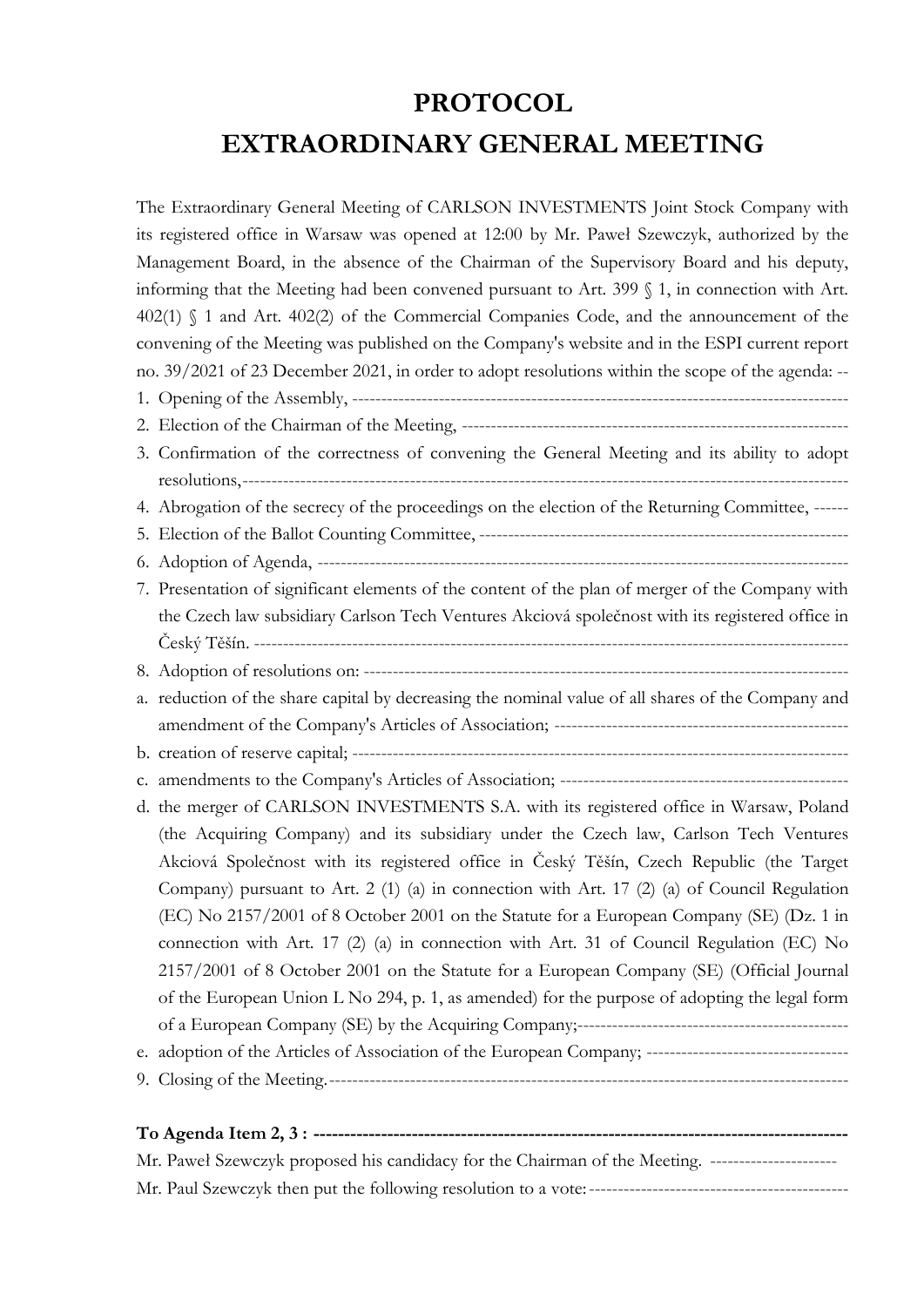#### **RESOLUTION NUMBER 1**

# **of the Extraordinary General Meeting of the Company CARLSON INVESTMENTS Spółka Akcyjna with its registered office in Warsaw of 20 January 2022**

#### **on appointment of the Chairman of the Extraordinary General Meeting**

#### **§ 1**

Pursuant to Art. 409 § 1 of the Commercial Companies Code, the General Meeting hereby appoints Mr Paweł Szewczyk as Chairman of the Extraordinary General Meeting. ---------------------

#### **§ 2**

The resolution comes into force as of the date of its adoption. ---------------------------------------------

Mr. Pawel Szewczyk, stated that the above resolution was adopted unanimously by secret ballot. --

Mr. Paweł Szewczyk stated that the number of shares under which valid votes were cast amounts to 4.301.838, the number of votes attached to those shares amounts to 4.301.838, the percentage share of those shares in the share capital amounts to %54,07, the total percentage share in the number of votes amounts to 54.07%, the total number of valid4.301.838 votes "for" was cast, the total number of valid votes "against" was 0, the total number of valid votes "abstaining" was 0, no objections raised. -----------------------------------------------------------------------------------------------------

The Chairman of the Meeting ordered that the attendance list be prepared and signed by the Shareholders and stated that the 4.301.838Company's shares were represented at the Meeting, the number of votes attached to those shares was4.301.838 54.07% of the share capital and the total number of votes was %54,07. He further stated that the Meeting was convened in a proper manner pursuant to Article 402 in conjunction with Article 399 § 3 of the Commercial Companies Code. -----------------------------------------------------------------------

The Chairman of the Meeting stated that the Shareholders did not raise any objections as to holding the Meeting, the place where the Meeting is to be held, or including individual issues in the proposed agenda, and stated that the Meeting had been duly convened and is capable of adopting valid resolutions.------------------------------------------------------------------------------------------------------

**To Agenda Item 4 : ------------------------------------------------------------------------------------------** The Chairman of the Extraordinary General Meeting presented a resolution on revoking the secrecy of ballots to elect the Returning Committee. ----------------------------------------------------------

> **RESOLUTION 2 of the Extraordinary General Meeting of the Company**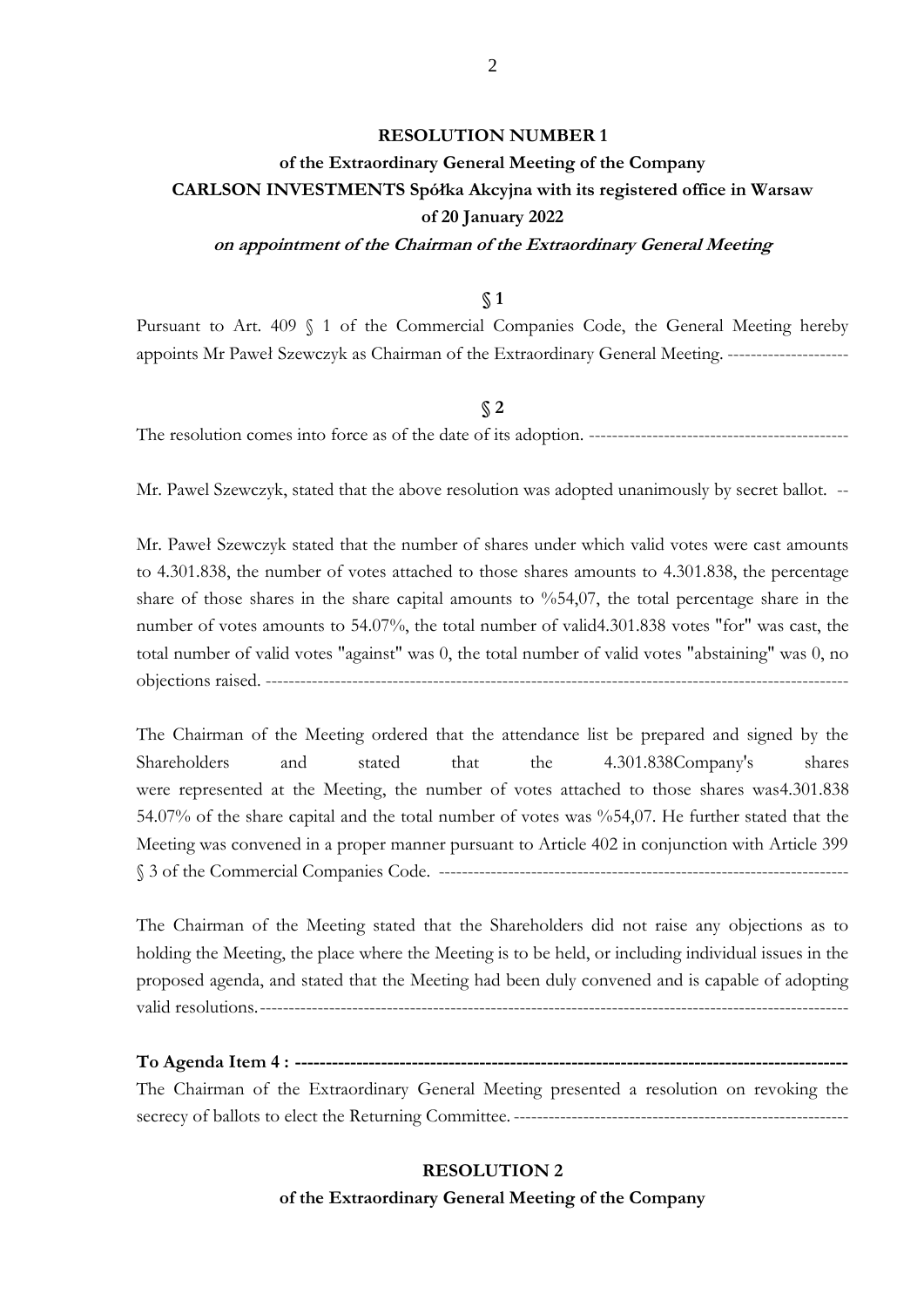# **CARLSON INVESTMENTS Spółka Akcyjna with its registered office in Warsaw of 20 January 2022**

### **on revoking the secrecy of the ballot to elect the Returning Committee**

# **§1**

The Extraordinary General Meeting decides to waive the secrecy of the ballot to elect the Returning Committee. ----------------------------------------------------------------------------------------------

# **§2**

The resolution comes into force as of the date of its adoption. ---------------------------------------------

The Chairman stated that the above resolution was adopted unanimously by a voice vote. ------------------------------------------------------------------------------------------------------- The Chairman stated that the number of shares under which valid votes were cast amounts to 4.301.838, the number of votes attached to those shares amounts to 4.301.838, the percentage share of those shares in the share capital amounts to %54,07, the total percentage share in the number of votes amounts to 54.07%, the total number of valid4.301.838 votes "for" was cast, the total number of valid votes "against" was 0, the total number of valid votes "abstaining" was 0, no objections raised. -----------------------------------------------------------------------------------------------------

#### **For Agenda Item 5:**

The Chairman of the Extraordinary General Meeting presented a resolution on abandoning the election of the Returning Committee. ---------------------------------------------------------------------------

#### **RESOLUTION 3**

# **of the Extraordinary General Meeting of the Company CARLSON INVESTMENTS Spółka Akcyjna with its registered office in Warsaw of 20 January 2022 on the election of the Returning Committee**

**§ 1** The election of the Returning Committee is waived. ---------------------------------------------------------- **§ 2**

The resolution comes into force as of the date of its adoption. ---------------------------------------------

The Chairman stated that the above resolution was adopted unanimously by a voice vote. ------------------------------------------------------------------------------------------------------- The Chairman stated that the number of shares under which valid votes were cast amounts to 4.301.838, the number of votes attached to those shares amounts to 4.301.838, the percentage share of those shares in the share capital amounts to %54,07, the total percentage share in the number of votes amounts to 54.07%, the total number of valid4.301.838 votes "for" was cast, the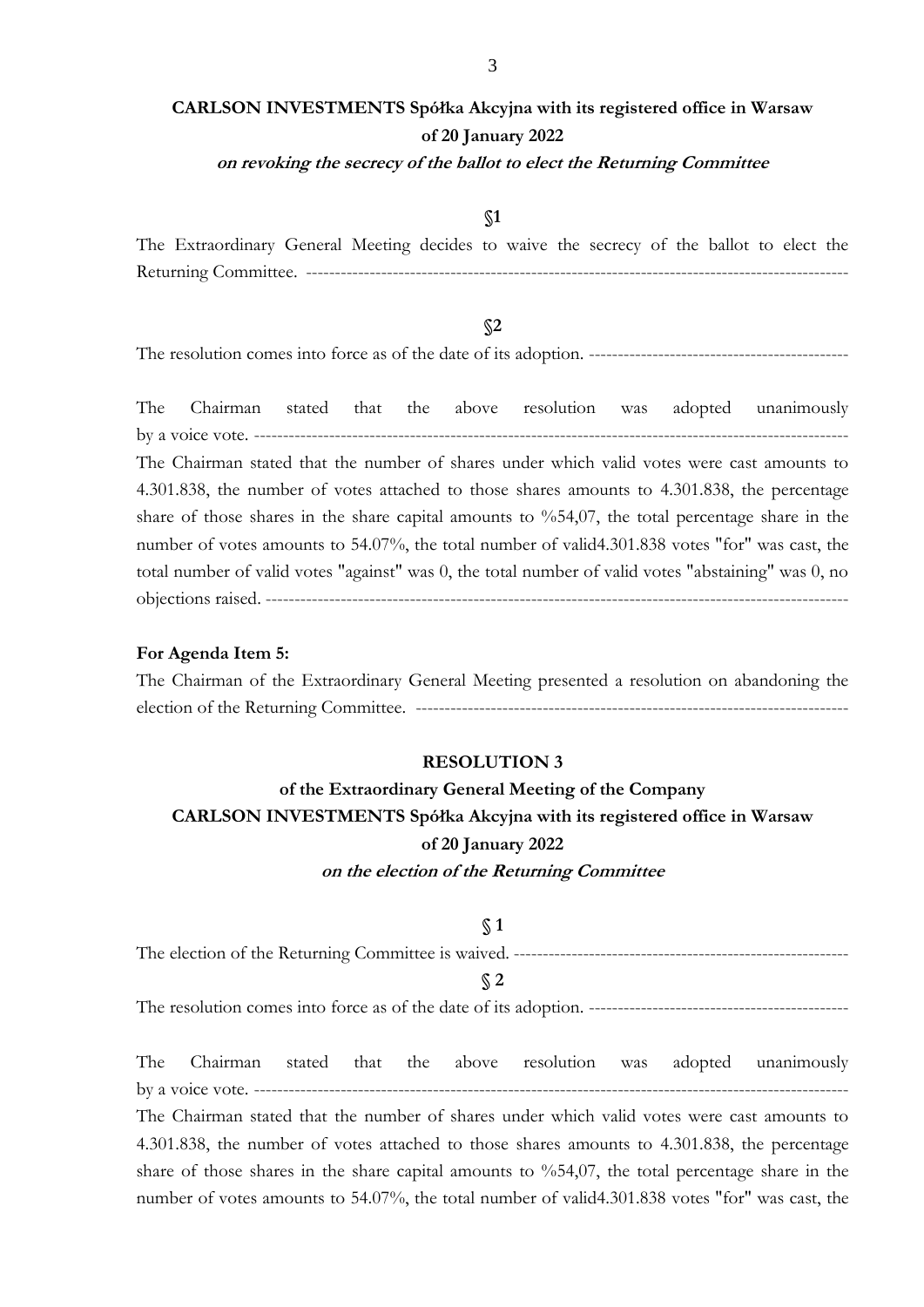total number of valid votes "against" was 0, the total number of valid votes "abstaining" was 0, no objections raised. -----------------------------------------------------------------------------------------------------

# **RESOLUTION 4**

# **of the Extraordinary General Meeting of the Company CARLSON INVESTMENTS Spółka Akcyjna with its registered office in Warsaw of 20 January 2022 on the adoption of the agenda**

# **§ 1**

The Extraordinary General Meeting adopts the following agenda of the General Meeting established by the Management Board of the Company: -----------------------------------------------------

| 1. |    |                                                                                     |
|----|----|-------------------------------------------------------------------------------------|
| 2. |    |                                                                                     |
| 3. |    | Confirmation of the correctness of convening the General Meeting and its ability to |
|    |    |                                                                                     |
| 4. |    | Abrogation of the secrecy of the proceedings on the election of the Returning       |
|    |    |                                                                                     |
| 5. |    |                                                                                     |
| 6. |    |                                                                                     |
| 7. |    | Presentation of significant elements of the content of the plan of merger of the    |
|    |    | Company with the Czech law subsidiary Carlson Tech Ventures Akciová společnost      |
|    |    |                                                                                     |
| 8. |    |                                                                                     |
|    | a. | reduction of the share capital by decreasing the nominal value of all shares of     |
|    |    | the Company and amendment of the Company's Articles of Association; --------        |
|    | b. |                                                                                     |
|    | c. | amendments to the Company's Articles of Association; ------------------------------ |
|    | d. | the merger of CARLSON INVESTMENTS S.A. with its registered office in                |
|    |    | Warsaw, Poland (the Acquiring Company) and its subsidiary under the Czech           |
|    |    | law, Carlson Tech Ventures Akciová Společnost with its registered office in         |
|    |    | Český Těšín, Czech Republic (the Target Company) pursuant to Art. 2 (1) (a) in      |
|    |    | connection with Art. 17 (2) (a) of Council Regulation (EC) No 2157/2001 of 8        |
|    |    | October 2001 on the Statute for a European Company (SE) (Dz. 1 in                   |
|    |    | connection with Art. 17 (2) (a) in connection with Art. 31 of Council               |
|    |    | Regulation (EC) No 2157/2001 of 8 October 2001 on the Statute for a                 |
|    |    | European Company (SE) (Official Journal of the European Union L No 294,             |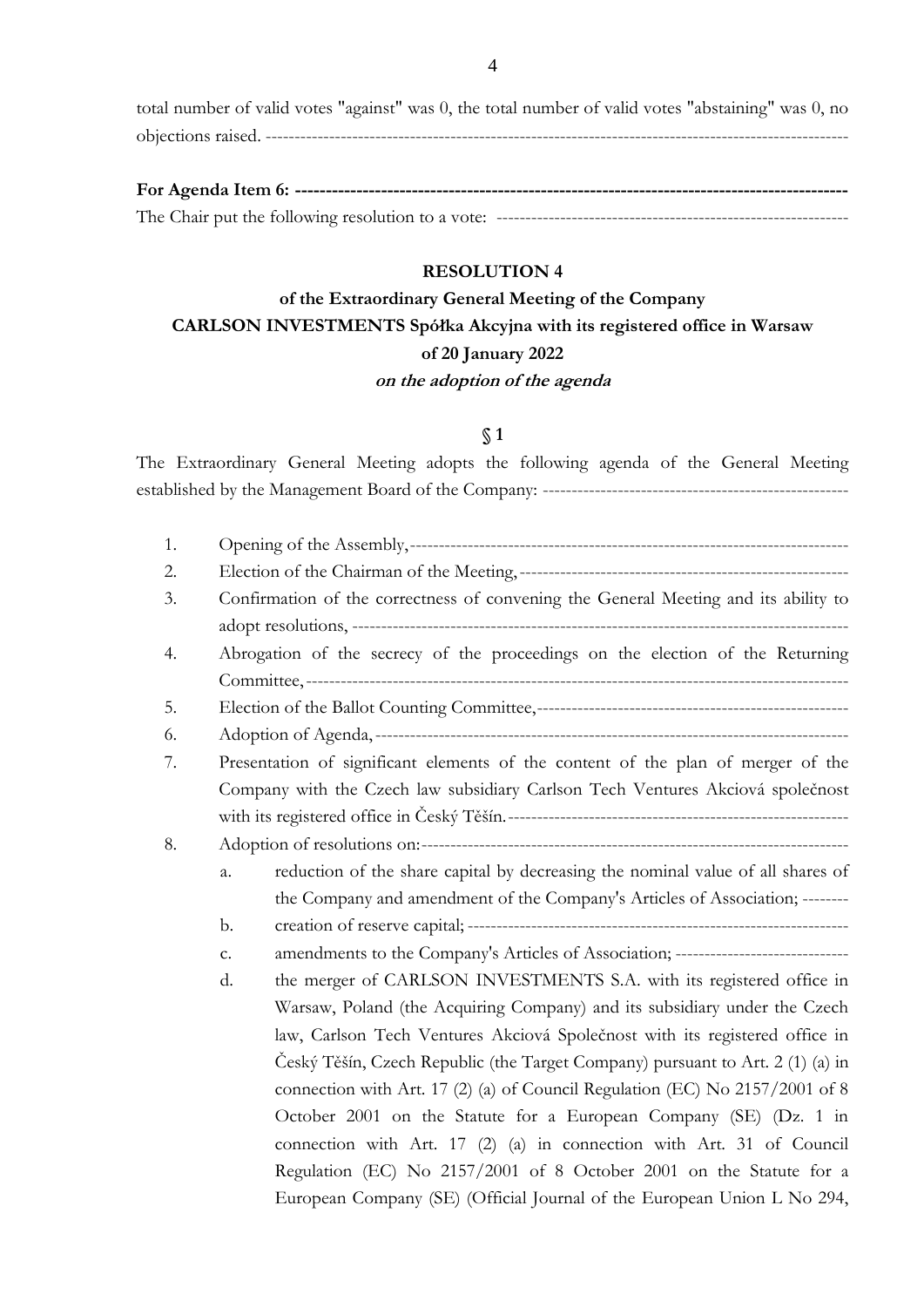|    | p. 1, as amended) for the purpose of adopting the legal form of a European       |
|----|----------------------------------------------------------------------------------|
|    |                                                                                  |
| e. | adoption of the Articles of Association of the European Company; --------------- |
|    | Closing of the Meeting. -----                                                    |

The resolution comes into force as of the date of its adoption. ---------------------------------------------

The Chairman stated that the above resolution was adopted unanimously by a voice vote. ------------------------------------------------------------------------------------------------------- The Chairman stated that the number of shares under which valid votes were cast amounts to 4.301.838, the number of votes attached to those shares amounts to 4.301.838, the percentage share of those shares in the share capital amounts to  $\%54,07$ , the total percentage share in the number of votes amounts to 54.07%, the total number of valid4.301.838 votes "for" was cast, the total number of valid votes "against" was 0, the total number of valid votes "abstaining" was 0, no objections raised. -----------------------------------------------------------------------------------------------------

**To Agenda Item 7 : ------------------------------------------------------------------------------------------** At this point the Chairman gave the floor to the Management Board of the Company, which, in accordance with art. 505 § 4 of the Commercial Companies Code, presented significant elements of the content of the plan of merger with the company Carlson Tech Ventures Akciová společnost with its registered office in Český Těšín, the Czech Republic, the reports of the Management Board and all significant changes in assets and liabilities that occurred between the date of preparation of the plan of merger and the date of adoption of the resolution. ---------------------------

**For agenda item 8a: -----------------------------------------------------------------------------------------** The Assembly Chair read the draft resolution:------------------------------------------------------------------

#### **RESOLUTION 5**

**of the Extraordinary General Meeting of the Company CARLSON INVESTMENTS Spółka Akcyjna with its registered office in Warsaw of 20 January 2022 on lowering the share capital by reducing the nominal value of all shares of the Company and amending the Company's Articles of Association**

The Extraordinary General Meeting of CARLSON INVESTMENTS Spółka Akcyjna with its registered office in Warsaw, acting pursuant to Article 430 §1 and 455 §1 of the Code of Commercial Companies, resolves as follows: -------------------------------------------------------------------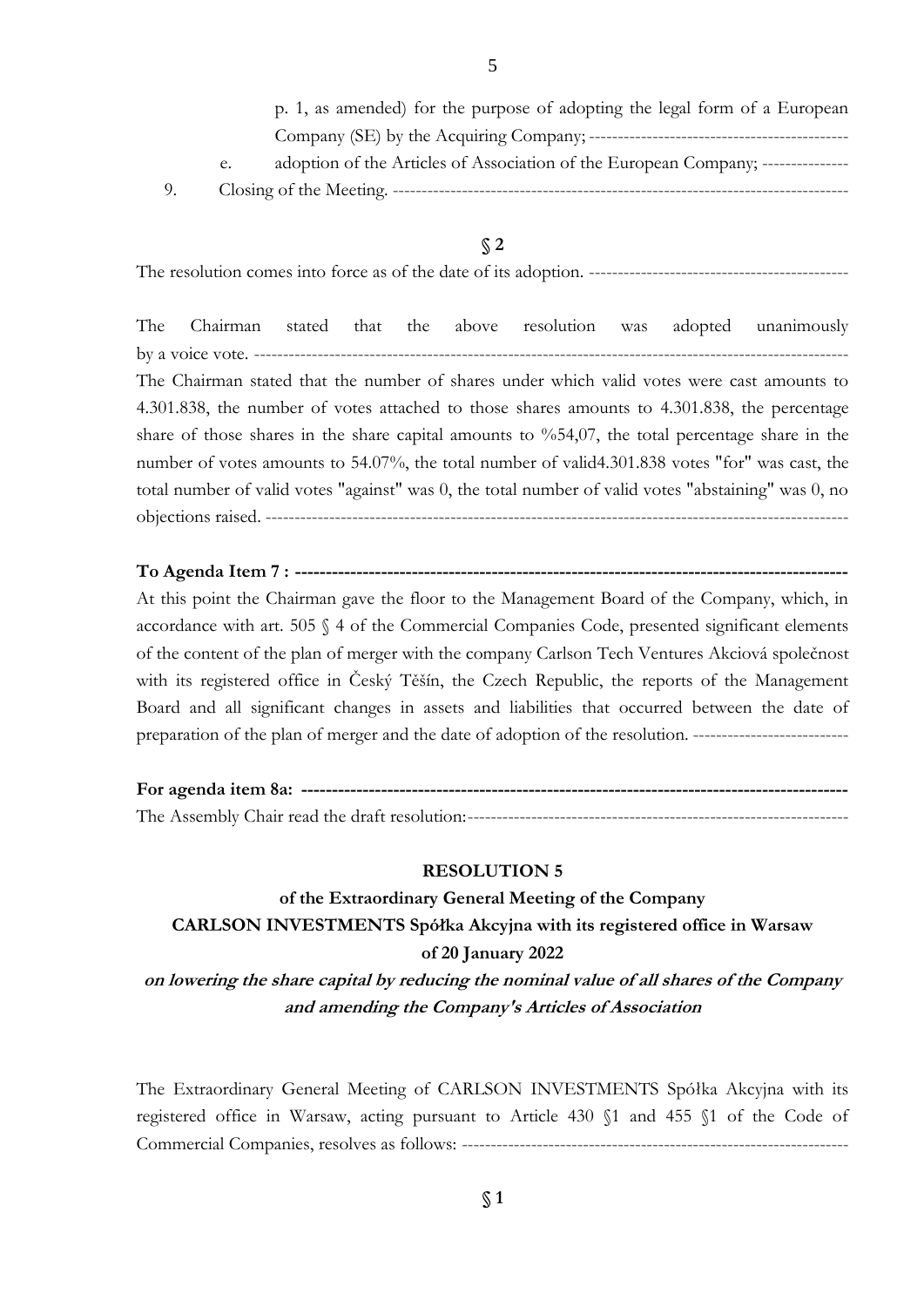- 1. The Extraordinary General Meeting of CARLSON INVESTMENTS S.A. with its registered office in Warsaw, in connection with the establishment of the European Company CARLSON INVESTMENTS SE with its registered office in Warsaw, according to the provisions of Council Regulation (EC) No. 2157/2001 of 8 October 2001 on the Statute for a European Company (SE) (Official Journal of the European Union L No. 294, p. 1) 1) (Article 17.1) resolves to express the Company's share capital in EURO so that the nominal value of all the Company's shares shall be EURO 0.84 (eighty-four eurocents) and the share capital shall be EURO 6,682,783.80 (six million six hundred and eighty-two thousand seven hundred and eighty-three euro 80/100). ----------------------------------
- 2. The EUR exchange rate was adopted in accordance with the average exchange rate table published by the National Bank of Poland on 31 December 2021 at the level of EUR 1.00 = PLN 4.5994. ----------------------------------------------------------------------------------------------

The purpose of the reduction in the Company's share capital is to enable the Company to express its share capital in Euro in accordance with the provisions of Council Regulation (EC) No. 2157/2001 of 8 October 2001 on the Statute for a European Company (SE) of 8 October 2001 (Official Journal of the EU L No. 294, p. 1) (Article 4) and to adjust the amount of the share capital and its structure to the conditions of a European Company (SE).------------------

### **§ 3**

- 1. In connection with the content of  $\int$  1 and  $\int$  2 of this Resolution, the share capital of the Company shall be reduced by PLN 1,085,984.19 (one million eighty-five thousand nine hundred eighty-four and 19/100 zlotys), i.e. from the amount of PLN 31,822,780.00 (thirty-one million eight hundred twenty-two and 00/100 zlotys) to the amount of PLN 30.736,795.81 PLN (thirty million seven hundred and thirty-six thousand seven hundred and ninety-five zlotys 81/100) which is equivalent to EUR 6,682,783.80 (six million six hundred and eighty-two thousand seven hundred and eighty-three euros 80/100).------------
- 2. The Company's share capital shall be reduced by decreasing the nominal value of each Company share from the previous nominal value of PLN 4.00 (four zlotys 00/100) to the nominal value of PLN 3.863496 (three zlotys and 863496/10000), which is the equivalent of EUR 0.84 (eighty-four euro cents). ------------------------------------------------------------------
- 3. The share capital decrease in the manner described in sections 1 and 2 above shall be aimed at transferring the amount of PLN 1,085,984.19 (one million eighty-five thousand nine hundred eighty-four 19/100 zlotys) to a separate reserve capital of the Company. ------

# **§ 4**

1. In connection with the decrease of the Company's share capital, the Extraordinary General Meeting of CARLSON INVESTMENTS S.A. decides that the contributions made to the Company's share capital shall not be returned to the shareholders, as the amount of the share capital decrease shall be transferred to a separate reserve capital (Art. 457 § 1.2 of the CCC). Therefore, the Extraordinary General Meeting decides to transfer the amount of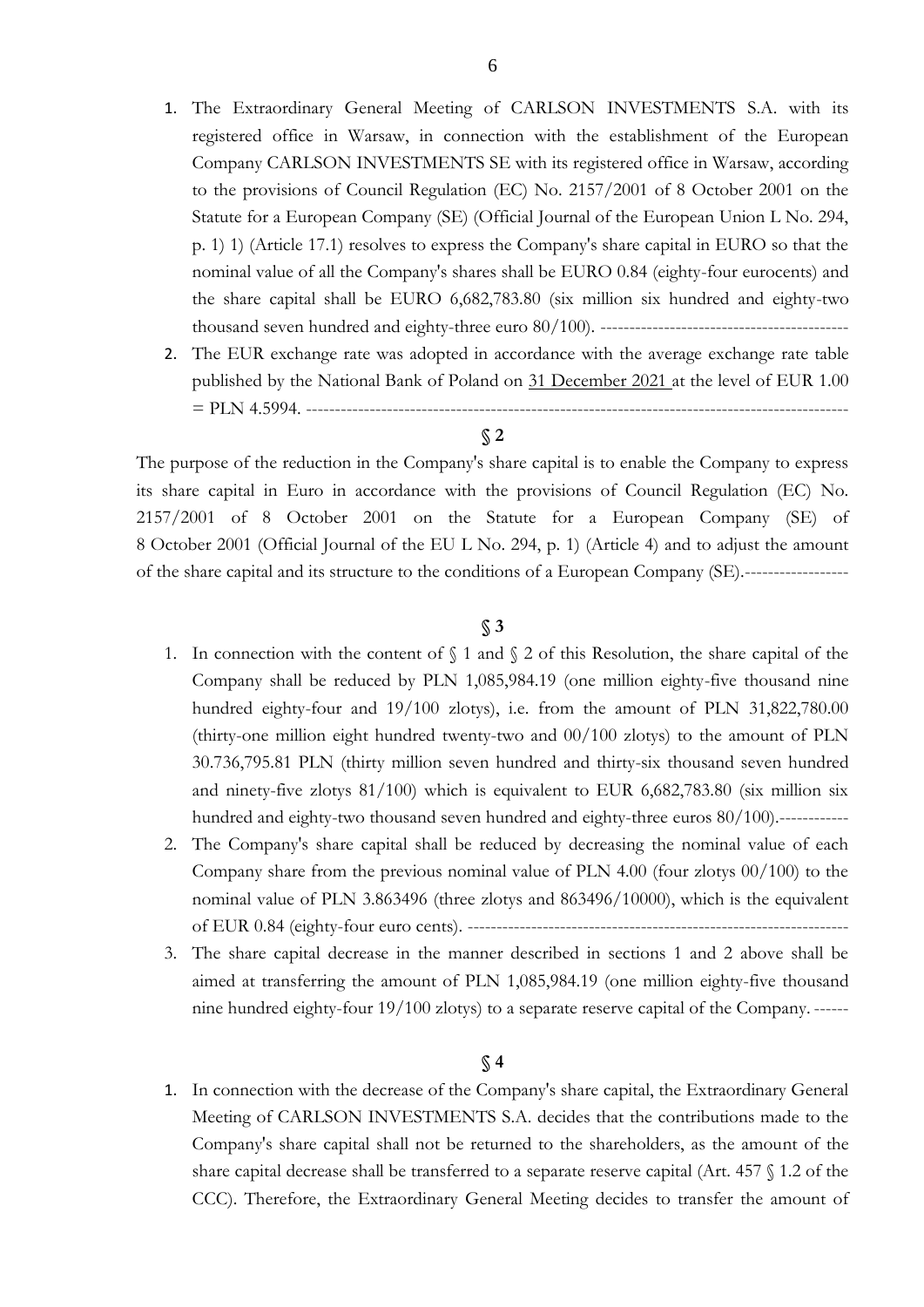PLN 1,085,984.19 (one million eighty five thousand nine hundred eighty four 19/100 zlotys) to a separate reserve capital of the Company. ------------------------------------------------

2. In connection with the reduction in the Company's share capital, pursuant to art.  $457 \, \text{N}$  1 -§ 3 of the Commercial Companies Code In relation to the reduction in the Company's share capital pursuant to art. 457 § 1 - § 3 of the Commercial Companies Code, no convocation proceedings will be conducted, as the amount of the share capital reduction allocated to a separate reserve capital does not exceed 10% of the value of the reduced share capital of the Company.----------------------------------------------------------------------------

## **§ 5**

The Articles of Association of the Company in the scope resulting from this Resolution shall be amended by the resolution of the Extraordinary General Meeting provided for in item 8c) of the agenda of this General Meeting. -----------------------------------------------------------------------------------

# **§ 6**

The Extraordinary General Meeting of CARLSON INVESTMENTS S.A. in Warsaw hereby authorizes the Company's Management Board to--------------------------------------------------------------

- a. to submit a declaration on fulfilment of all the conditions for lowering the share capital provided for in the act and articles of association as well as the resolution on lowering the share capital (article 458 § 3 of the Commercial Companies Code),-------------------------------
- b. notification of a reduction of the share capital and the related amendment to the Company's Articles of Association to the competent registry court by filing an appropriate application for entry of the amendments in the Register of Entrepreneurs of the National Court Register.-----------------------------------------------------------------------------------------------
- c. to perform all factual and legal acts necessary to carry out the activity of reduction of the Company's share capital by way of decreasing the nominal value of shares, including in particular to carry out appropriate operations by the National Depository for Securities (Krajowy Depozyt Papierów Wartościowych S.A.) and the Warsaw Stock Exchange (Giełda Papierów Wartościowych S.A.) resulting from the provisions of this Resolution,----
- d. perform all other legal and factual acts in order to implement the provisions of this Resolution. --------------------------------------------------------------------------------------------------

The Extraordinary General Meeting of CARLSON INVESTMENTS S.A. in Warsaw hereby resolves that if in the period between December 31, 2021 and the last day of the calendar month preceding the date of the European Company's incorporation pursuant to the Resolution provided for in item 8e) of the agenda of this General Meeting a change of the EUR exchange rate occurs that is significant for the value of the Company's share capital decrease, the Extraordinary General Meeting hereby authorizes the Company's Management Board to determine the value of the share capital decrease accordingly to the value of the EUR exchange rate valid as at the last day of the month preceding the date of the European Company's incorporation in such a way that the Company's share capital expressed in the EURO corresponds to that exchange rate. ----------------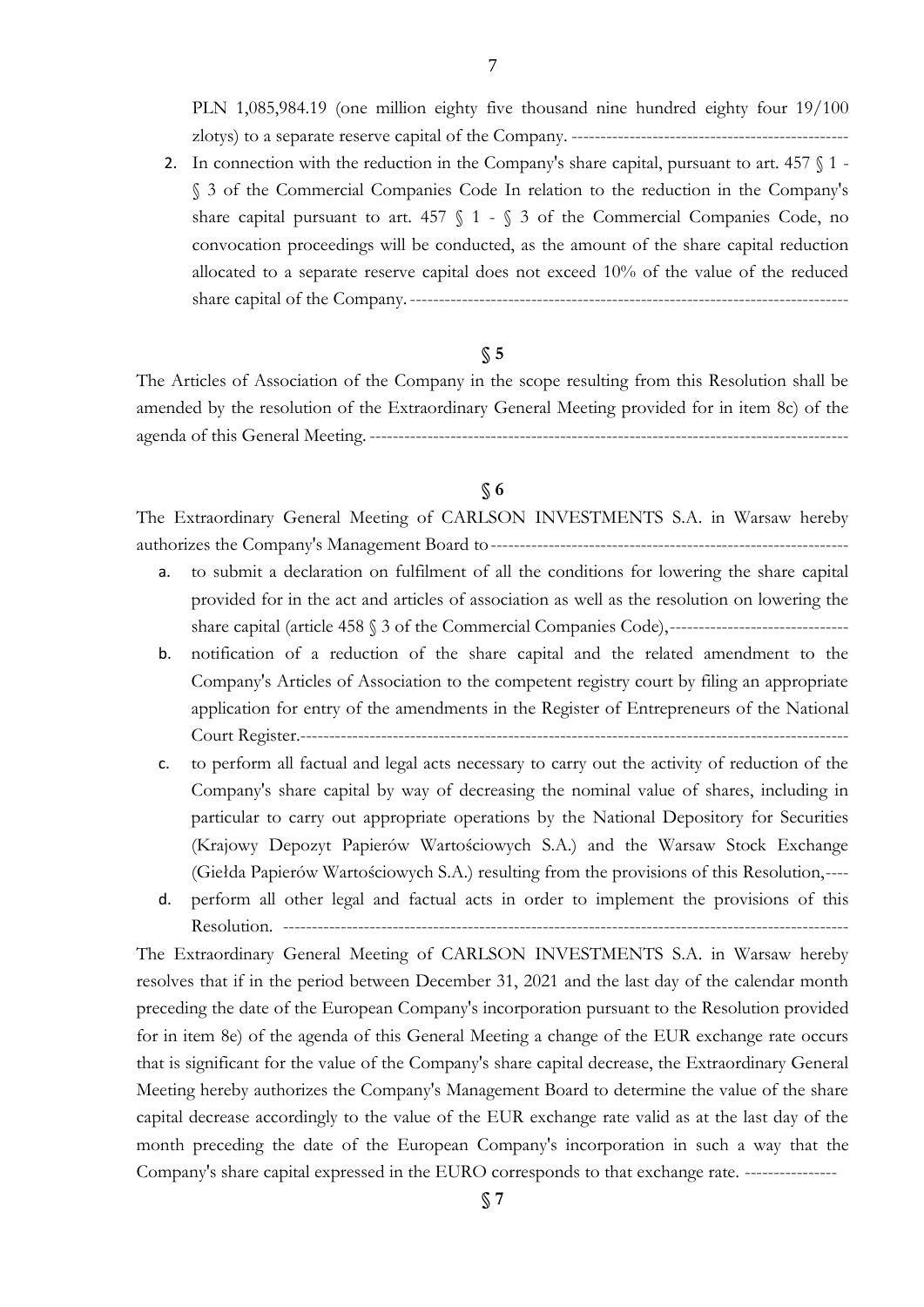This Resolution shall become effective on the date of adoption.------------------------------------------

The Chairman stated that the above resolution was adopted unanimously by a voice vote. ----------------------------------------------------------------------------------------------------- The Chairman stated that the number of shares under which valid votes were cast amounts to 4.301.838, the number of votes attached to those shares amounts to 4.301.838, the percentage share of those shares in the share capital amounts to %54,07, the total percentage share in the number of votes amounts to 54.07%, the total number of valid4.301.838 votes "for" was cast, the total number of valid votes "against" was 0, the total number of valid votes "abstaining" was 0, no objections raised. ---------------------------------------------------------------------------------------------------

**To agenda item 8b : ---------------------------------------------------------------------------------------** The Assembly Chair read the draft resolution:----------------------------------------------------------------

#### **RESOLUTION NO. 6**

# **of the Extraordinary General Meeting of the Company CARLSON INVESTMENTS Spółka Akcyjna with its registered office in Warsaw of 20 January 2022 on the creation of reserve capital**

Pursuant to Article 396 of the CCC in conjunction with Article 457 § 1 item. 2 of the CCC and Art. 457 § 2 of the Commercial Companies Code The Extraordinary General Meeting of CARLSON INVESTMENTS Spółka Akcyjna with its registered office in Warsaw hereby resolves as follows:------------------------------------------------------------------------------------------------------------

## **§ 1**

In connection with the decrease in the Company's share capital resulting from the Resolution No. 5 of the Extraordinary General Meeting of CARLSON INVESTMENTS S.A. in Warsaw of 20 January 2022 and the fact that, in accordance with the provisions of that resolution, no refund of contributions made to the Company's share capital shall be made to shareholders, as the share capital decrease is aimed at transferring amounts to the reserve capital (Art. 457 § 1 point 2 of the Commercial Companies Code), the Extraordinary General Meeting of CARLSON INVESTMENTS S.A. with its registered office in Warsaw resolves to create a separate reserve capital to which the amount of the share capital decrease of PLN 1,085,984.19 (one million eightyfive thousand nine hundred and eighty-four zloty 19/100) resulting from Resolution No. 5 of the Extraordinary General Meeting of CARLSON INVESTMENTS S.A. in Warsaw of 20 January 2022 shall be transferred. -----------------------------------------------------------------------------------------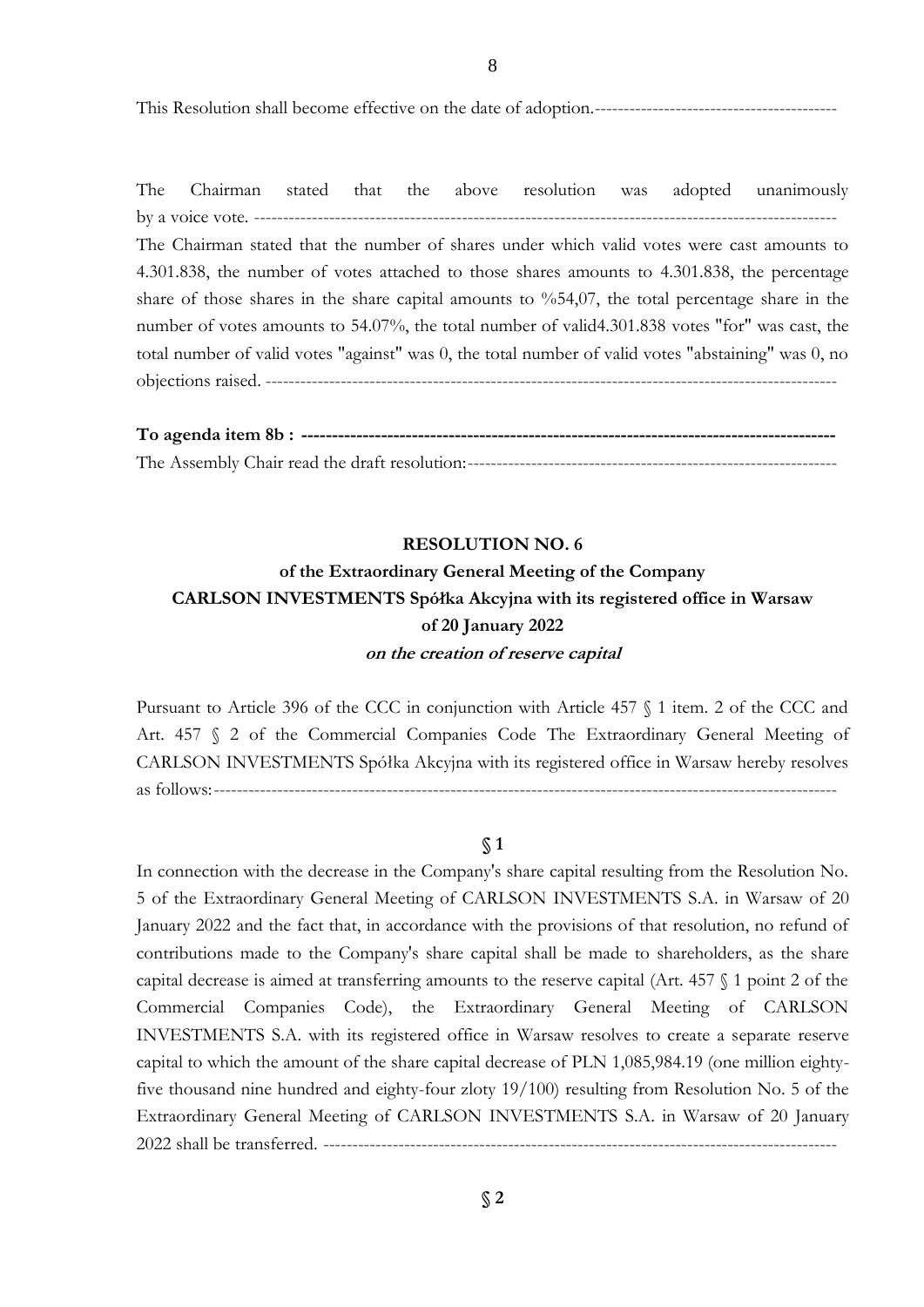The resolution comes into force as of the date of its adoption. -------------------------------------------

The Chairman stated that the above resolution was adopted unanimously by a voice vote. --------The Chairman stated that the number of shares under which valid votes were cast amounts to 4.301.838, the number of votes attached to those shares amounts to 4.301.838, the percentage share of those shares in the share capital amounts to %54,07, the total percentage share in the number of votes amounts to 54.07%, the total number of valid4.301.838 votes "for" was cast, the total number of valid votes "against" was 0, the total number of valid votes "abstaining" was 0, no objections raised. ---------------------------------------------------------------------------------------------------

| To agenda item 8c: |
|--------------------|
|                    |

# **RESOLUTION NO. 7**

**of the Extraordinary General Meeting of the Company CARLSON INVESTMENTS Spółka Akcyjna with its registered office in Warsaw of 20 January 2022 on amending the Company's Articles of Association**

### **§ 1**

Pursuant to Art. 430.1 of the Commercial Companies Code, the Extraordinary General Meeting of the Company resolves to amend the Company's Articles of Association as follows: ------------------

> a) **The existing text of § 1, § 2, § 3, § 7, § 9, § 10, § 11, § 12, § 13, § 14, § 15, § 16, § 17, § 18, § 19, § 20, § 21, § 22, § 23, § 24, § 25, § 26, § 27, § 28, § 29, § 30, § 31 and the existing text of the titles of the individual chapters between the deleted paragraphs shall be deleted and a new § 1 shall be added in place of the deleted paragraphs and chapter titles, § 2, § 3, § 7, § 9, § 10, § 11, § 12, § 13, § 14, § 15, § 16, § 17, § 18, § 19, § 20, § 21, § 22, § 23, § 24, § 25, § 26, § 27, § 28, § 29, § 30, § 31 and new chapter titles in the following wording -----------**

# *§1 The name of the Company is CARLSON INVESTMENTS SE. -----------------------------------------------------*

*§2 The Company's registered seat is Warsaw (situated in the Republic of Poland).-------------------------------------------*

1. *The Company operates in the Republic of Poland and abroad.-----------------------------------------------------*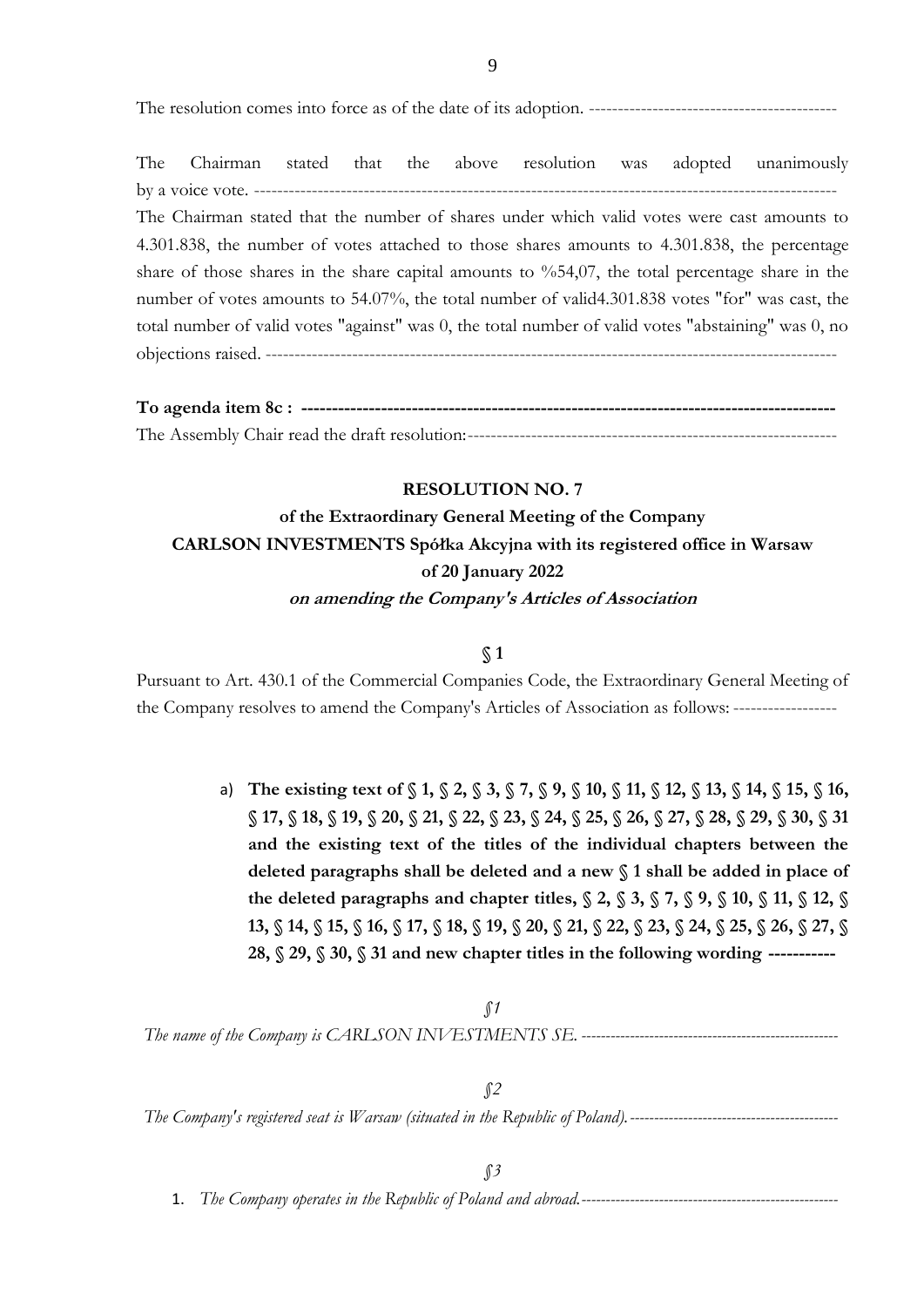- 2. *The Company may establish branches, divisions, establishments, representative offices and other organizational units in Poland and abroad. ----------------------------------------------------------------------------*
- 3. *The Company may be a shareholder in other companies, including companies with foreign participation.-*
- 4. *The Company may use a distinctive graphic sign. ---------------------------------------------------------------------*
- 5. *The Company was incorporated by way of merger pursuant to Art. 2.1 in conjunction with Art. 17.2.a) of Council Regulation (EC) No. 2157/2001 of 8 October 2001 on the Statute for a European Company (SE) (Official Journal of the European Union L No. 294, item 1)--------------------------------*

- 1. *The Company's share capital may be increased by resolution of the General Meeting of Shareholders through the issuance of new ordinary shares, both bearer and registered and preference shares, and through increasing the nominal value of shares already issued.------------------------------------------------------*
- 2. *The increased share capital of the Company may be paid up in cash, by contribution in kind, by dividend due to the shareholder, as well as by transferring funds from a part of the supplementary or reserve capital.-----------------------------------------------------------------------------------------------------------------*
- 3. *The Company may issue bonds, including bonds convertible into shares. -----------------------------------------*

## *THE COMPANY'S GOVERNING BODIES*

#### *§ 9*

- 1. *The Company has adopted a dualistic system of internal structure within the meaning of Article 38 b of Council Regulation (EC) No. 2157/2001 of 8 October 2001 on the Statute for a European Company (SE) (Official Journal of the European Union L No. 294, p. 1, as amended).------------------*
- 2. *The bodies of the Company are: -------------------------------------------------------------------------------------------*
- a) *Board of Directors (governing body); -------------------------------------------------------------------------------------*
- b) *Supervisory Board (supervisory body);------------------------------------------------------------------------------------*
- c) *General Assembly.-----------------------------------------------------------------------------------------------------------*
- 3. *No person may simultaneously be a member of the Company's Management Board and Supervisory Board.---------------------------------------------------------------------------------------------------------------------------*

#### *MANAGEMENT BOARD*

- 1. *The Management Board of the Company consists of one or more members. The term of office of each member of the Management Board is independent of the term of office of the other members of the Management Board and lasts three years.-------------------------------------------------------------------------------*
- 2. *The Supervisory Board shall appoint the President of the Management Board and other members of the Management Board and specify their number.--------------------------------------------------------------------------*
- 3. *The Supervisory Board may dismiss the President of the Management Board, a member of the Management Board or the entire Management Board before the end of the term of office of the Management Board. ---------------------------------------------------------------------------------------------------------*
- 4. *A member of the Management Board may be reappointed once or more than once, each time for a period not exceeding three years.----------------------------------------------------------------------------------------------------*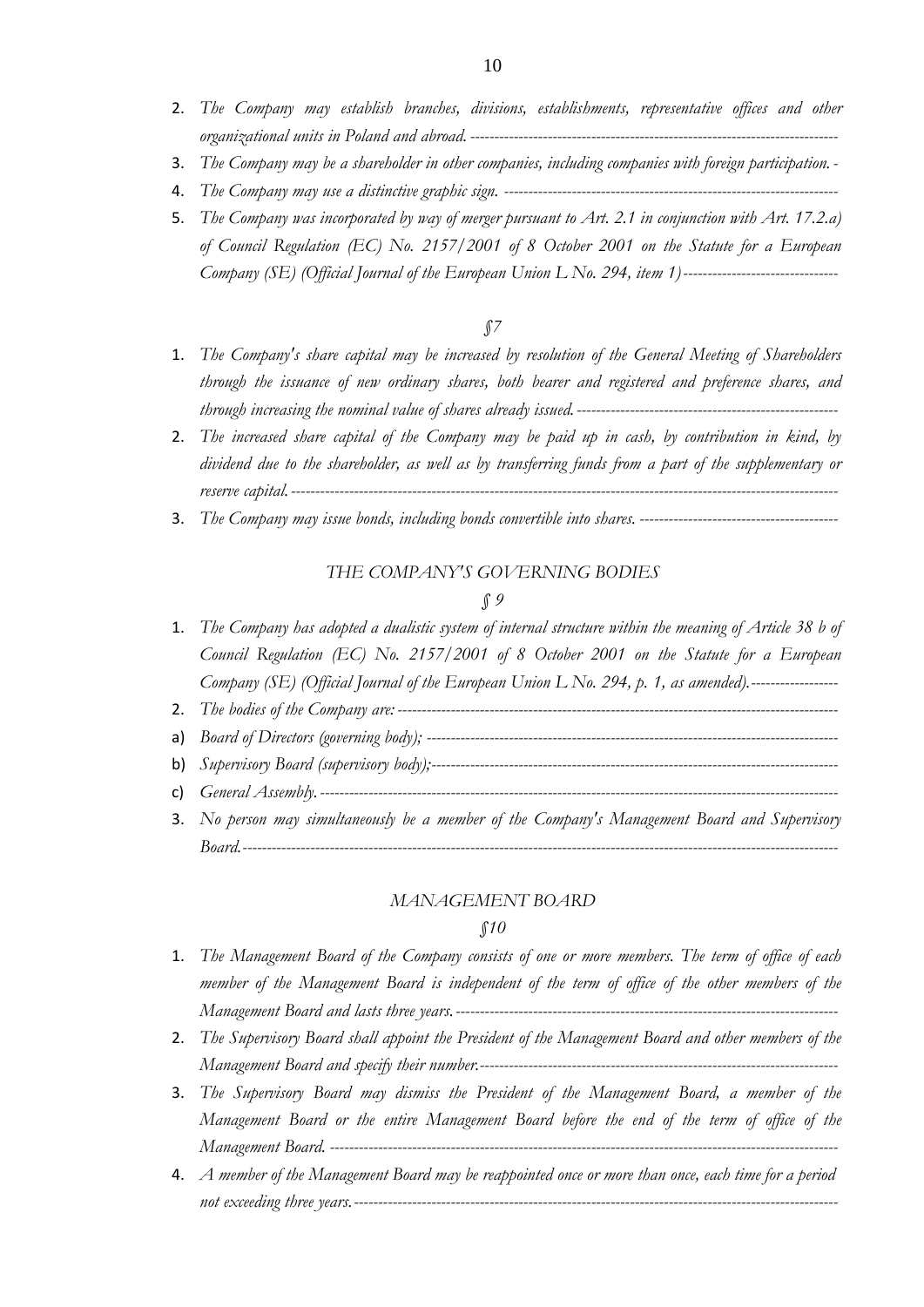11

- 1. *The Management Board shall exercise all powers in the management of the Company, except for those reserved by law or by these Articles of Association for other corporate bodies. -----------------------------------*
- 2. *The Management Board's procedures, as well as the matters that may be assigned to individual members of the Management Board, are set out in detail in the Management Board Bylaws. The Regulations of the Management Board shall be adopted by the Management Board of the Company and approved by the Supervisory Board. ------------------------------------------------------------------------------------------------------*
- 3. *In particular, the Management Board is competent to issue bonds by the Company other than convertible bonds and bonds with priority rights.-------------------------------------------------------------------------------------*

#### *§12*

*If the Management Board consists of only one person, the President of the Management Board shall make declarations of will on behalf of the Company. If the Management Board consists of more than one person, two members of the Management Board acting together are required to make declarations of will regarding property rights and obligations of the Company and to sign documents on behalf of the Company.--------------------------------*

#### *§13*

*An authorized member of the Supervisory Board enters into agreements with members of the Management Board on behalf of the Company and represents the Company in disputes with members of the Management Board. The Supervisory Board may authorize, by way of a resolution, one or more of its members to perform such legal actions. -------------------------------------------------------------------------------------------------------------------------------------*

#### *§14*

*A member of the Management Board may not, during his term of office in the Company, without the consent of the Supervisory Board, engage in any competitive business or participate in a competitive company as a partner in a civil law partnership, a partnership or as a member of the authority of a joint stock company, or participate in another competitive legal person as a member of its authority. ------------------------------------------------------------------*

### *§15*

- 1. *The Management Board shall report to the Supervisory Board at least once every three months on the conduct of the Company's affairs and the anticipated development of the SE's business. ---------------------*
- 2. *Irrespective of the regular information referred to in § 15(1), the Management Board shall promptly inform the Supervisory Board of any matters which may significantly affect the SE's operation. ------------*

#### *SUPERVISORY BOARD*

- 1. *The Supervisory Board consists of at least five members. The term of office of each member of the Supervisory Board is independent of the term of office of the other members of the Supervisory Board and lasts three years.*-
- 2. *Members of the Supervisory Board are elected and recalled by the General Meeting. --------------------------*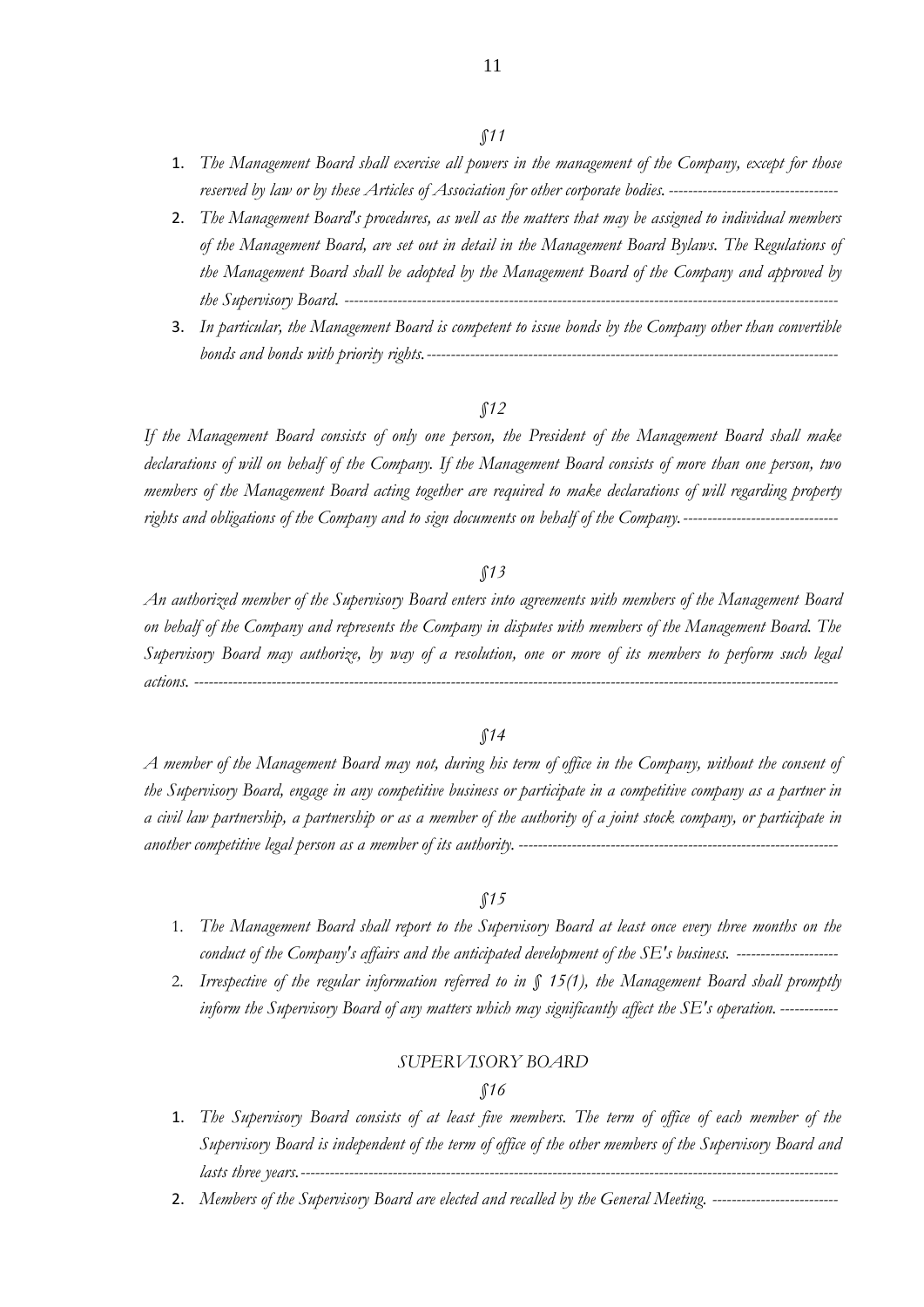- 3. *A member of the Supervisory Board may be reappointed once or more than once.------------------------------*
- 4. *Members of the Supervisory Board shall perform their duties in person.------------------------------------------*

- 1. *The Supervisory Board shall elect a Chairman, Vice-Chairman and Secretary of the Supervisory Board from among its members. ---------------------------------------------------------------------------------------------------*
- 2. *The Chairman of the Supervisory Board or a person authorized by the Chairman convenes and chairs the meetings of the Supervisory Board. The Chairman of the outgoing Supervisory Board shall convene and open the first meeting of the newly elected Supervisory Board and chair it until a new Chairman is elected.*

# *§18*

*The Chairman of the Supervisory Board shall be obliged to convene a meeting at the request of the Company's Management Board or any Member of the Supervisory Board. The Chairman of the Supervisory Board shall convene the meeting within two weeks of receiving the request. ------------------------------------------------------------------*

### *§19*

- 1. *For a resolution of the Supervisory Board to be valid, all members of the Board must be invited to the meeting and at least half of the members must be present at the meeting.-----------------------------------------*
- 2. *Meetings of the Supervisory Board shall be convened by electronic mail sent at least 3 (three) days prior to the date of the meeting to the electronic mail addresses indicated in writing by members of the Supervisory Board or by means of direct remote communication. ---------------------------------------------------*
- 3. *Resolutions of the Supervisory Board shall be adopted by an absolute majority of votes cast. If the vote remains inconclusive, the Chairman of the Supervisory Board shall have the casting vote. --------------------*
- 4. *The Supervisory Board may adopt resolutions in writing or using means of direct remote communication.*

#### *§20*

*The Supervisory Board shall hold its meetings in accordance with the Rules of Procedure of the Supervisory Board adopted by the General Meeting, at least once every quarter. ------------------------------------------------------------------*

- 1. *The Supervisory Board exercises constant supervision over the Company's activities in all areas of its operations.----------------------------------------------------------------------------------------------------------------------*
- 2. *In addition to the matters set forth in the Act, other provisions of these Articles of Association or resolutions of the General Meeting of Shareholders, the competence of the Supervisory Board shall include*
- 1) *Evaluate the financial statements of the Company's operations for consistency with the books, records and facts, and ensure that they are reviewed by auditors selected by the Company;*
- 2) *Evaluation and assessment of the Management Board report as well as assessment of the Management Board proposals regarding profit distribution and loss coverage; ----------------------------------------------------*
- 3) *Reporting to the General Meeting on the results of the activities specified in items. 1 i 2;---------------------*
- 4) *To prepare and submit to the General Meeting a written report on the results of the evaluation of the Company's situation and the evaluation of its own work as a body;-----------------------------------------------*
- 5) *Granting consent to the establishment of branches of the Company at home and abroad;---------------------*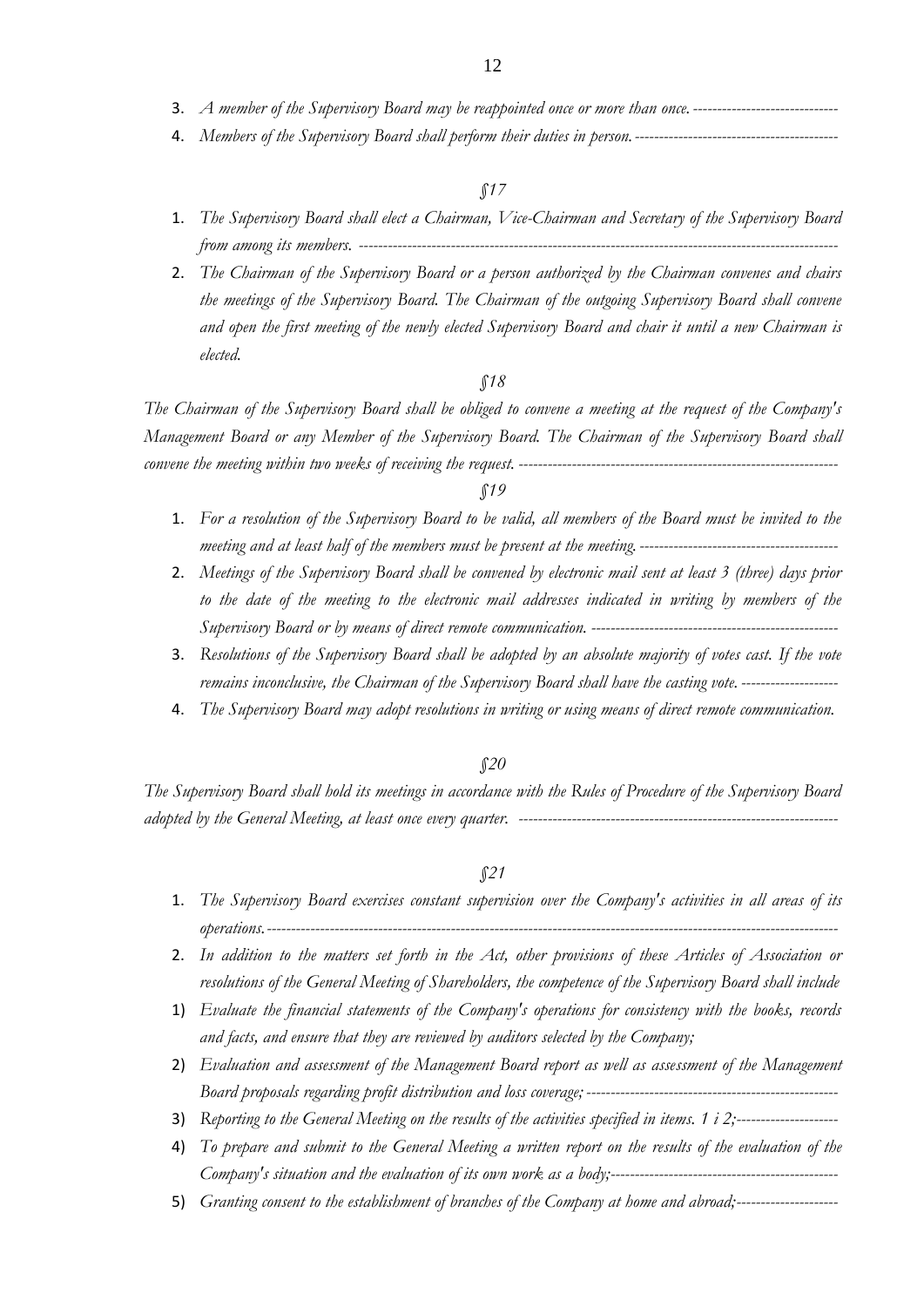- 6) *Passing resolutions on giving opinions on the Board's motions; -----------------------------------------------------*
- 7) *Appointment of Board Members;-----------------------------------------------------------------------------------------*
- 8) *Delegating a Member or Members of the Supervisory Board to temporarily perform the duties of the Company's Management Board in the event the entire Management Board is suspended or dismissed or the Management Board is prevented from acting for other reasons;-------------------------------------------------*
- 9) *Determining the principles and amounts of remuneration of the Company's Management Board Members;-----------------------------------------------------------------------------------------------------------------------*
- 10) *Suspension of a Member of the Management Board or the entire Management Board; -----------------------*
- 11) *Granting consent to purchase or sell shares and stocks in other companies and to establish a company or join associations and other organizations in cases where the value of the shares or stocks purchased or taken up exceeds EUR 250,000.00 (two hundred and fifty thousand EUR 00/100); -------------------*
- 12) *Granting consent to the issue of bonds, other than convertible bonds, by the Company's Management Board;---------------------------------------------------------------------------------------------------------------------------*
- 13) *Granting consent to taking out and granting loans or credits, as well as granting collaterals with the value exceeding the amount of 250,000.00 (two hundred and fifty thousand EURO);----------------------*
- 14) *Granting consent to acquisition or disposal of real estate, perpetual usufruct or share in real estate, as well as establishing limited property rights on real estate; -----------------------------------------------------------*
- 15) *determining, at the request of the Management Board, the directions of the Company's development, its strategy and long-term programs of its activities; -----------------------------------------------------------------------*
- 16) *To select an auditor to audit the financial statements, in accordance with applicable laws, to ensure due independence of opinion;-----------------------------------------------------------------------------------------------------*
- 17) *Expressing opinions on draft resolutions of the General Meeting and materials to be presented to shareholders; -------------------------------------------------------------------------------------------------------------------*
- 3. *Remuneration of members of the Supervisory Board shall be determined by the General Meeting.----------*

#### *GENERAL MEETING*

#### *§22*

*The General Assembly may meet as an ordinary or extraordinary meeting. ------------------------------------------------*

#### *§23*

*General Meetings may be held at the Company's registered office.-------------------------------------------------------------*

- 1. *The Ordinary General Meeting is convened by the Management Board within 6 months after the end of each financial year. The Supervisory Board shall convene the Ordinary General Meeting if the Management Board fails to convene it within the prescribed time limit.-------------------------------------------*
- 2. *The Extraordinary General Meeting is convened by: ----------------------------------------------------------------*
- 1) *Management;------------------------------------------------------------------------------------------------------------------*
- 2) *An Extraordinary General Meeting of Shareholders shall be convened by the Company's Management Board on its own initiative or at the written request of the Supervisory Board, or at the written request of shareholders representing at least 1/20 (one twentieth) of the share capital, which request must include the proposed agenda; ---------------------------------------------------------------------------------------------------------*
- 3. *The Extraordinary General Meeting should be convened within two weeks from the date of the request; -*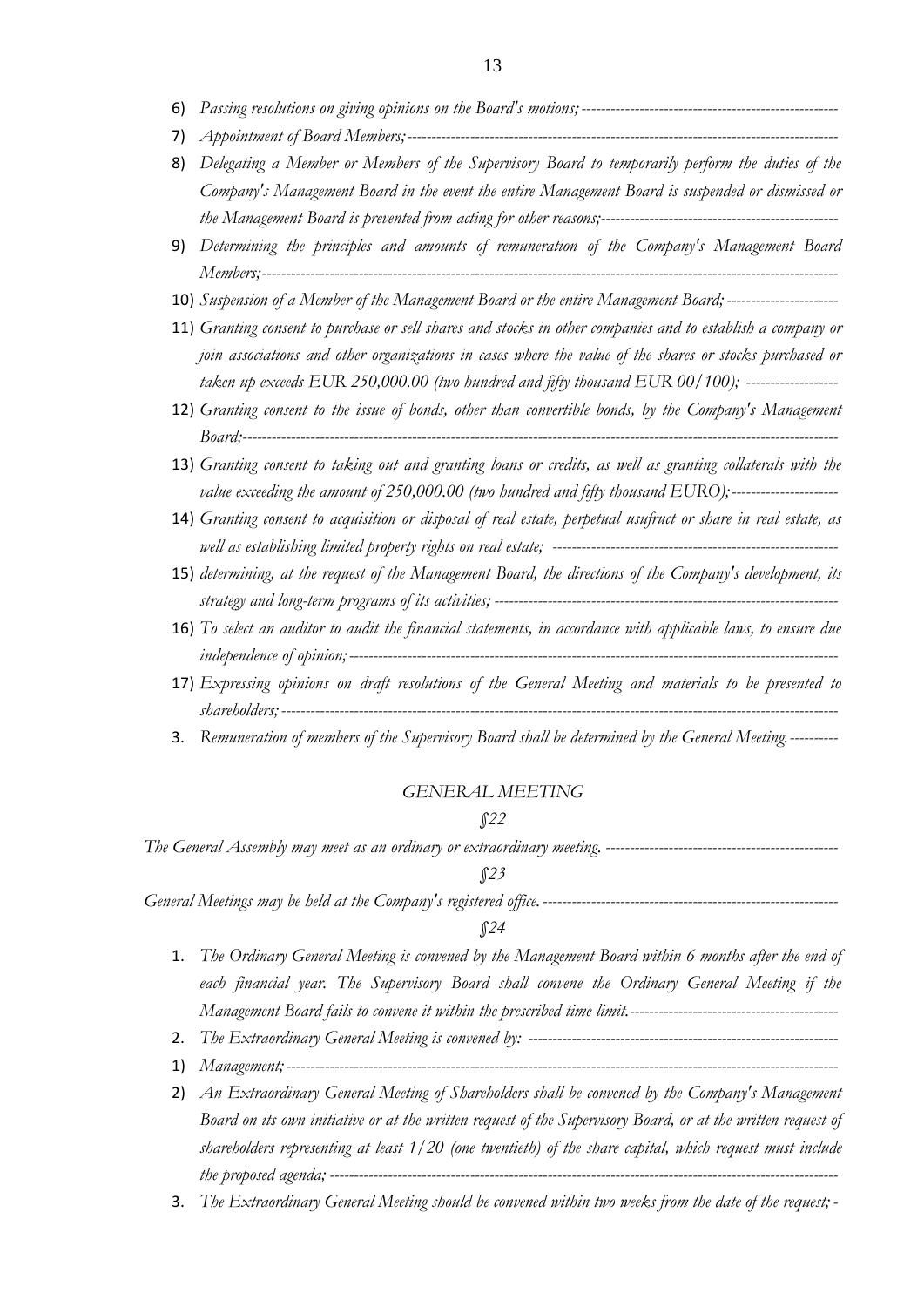- 4. *The Supervisory Board shall convene the General Meeting if the Management Board fails to convene the General Meeting within the prescribed time;----------------------------------------------------------------------------*
- 5. *The agenda of the General Meeting shall be determined by the person convening the General Meeting.----*
- 6. *A shareholder, or shareholders, may request that one or more additional items be placed on the agenda of the General Meeting. The procedures and time limits applicable to such requests shall be laid down by the national law of the Member State in which the Company has its seat.---------------------------------------*

- 1. *The General Meeting shall have the power to pass resolutions irrespective of the number of shares represented, unless the applicable national laws of the Member State in which the Company has its registered office provide otherwise.------------------------------------------------------------------------------------------*
- 2. *Each share entitles to one vote at the General Meeting.--------------------------------------------------------------*
- 3. *Resolutions shall be adopted by an absolute majority of the votes cast unless the applicable national law of the Member State in which the Company has its registered office provides otherwise. -----------------------*

#### *§26*

*Voting at the General Meeting shall be open. A secret ballot shall be ordered for elections and motions to dismiss members of the Company's authorities or liquidators, or to hold them liable, as well as in personal matters. --------*

#### *§27*

- 1. *The General Meeting is opened by the Chairman of the Supervisory Board or a person appointed by the Chairman, and if these persons are absent, the General Meeting is opened by the President of the Management Board or a person appointed by the Management Board, after which the Chairman of the Meeting is elected from among those entitled to vote.-------------------------------------------------------------------*
- 2. *The General Assembly shall determine its Rules of Procedure.-----------------------------------------------------*

### *§28*

*Shareholders participate in the General Meeting in person or by proxies appointed in writing.*

- 1. *The powers of the General Meeting include matters within the scope of: -----------------------------------------*
- 1) *Consideration and approval of the Board's reports, balance sheet and profit and loss account for the previous financial year; ------------------------------------------------------------------------------------------------------*
- 2) *Adopt resolutions on the distribution of profits and coverage of losses and the creation of special purpose funds;----------------------------------------------------------------------------------------------------------------------------*
- 3) *Granting discharge to the Supervisory Board and the Management Board for performance of their duties;*
- 4) *Election and dismissal of members of the Supervisory Board;-------------------------------------------------------*
- 5) *Increase or decrease the share capital;-------------------------------------------------------------------------------------*
- 6) *Amendments to the Company's Articles of Association; ------------------------------------------------------------*
- 7) *Dissolution and liquidation of the Company; --------------------------------------------------------------------------*
- 8) *Consider and resolve motions presented by the Board; ----------------------------------------------------------------*
- 9) *Adopting the Regulations of the Supervisory Board;------------------------------------------------------------------*
- 10) *Determination of the dividend right date and dividend payment date;---------------------------------------------*
- 11) *Disposal and leasing of an enterprise and the creation of a usufruct or pledge thereon -------------------------*
- 12) *Issuance of bonds convertible into shares and bonds with priority rights;------------------------------------------*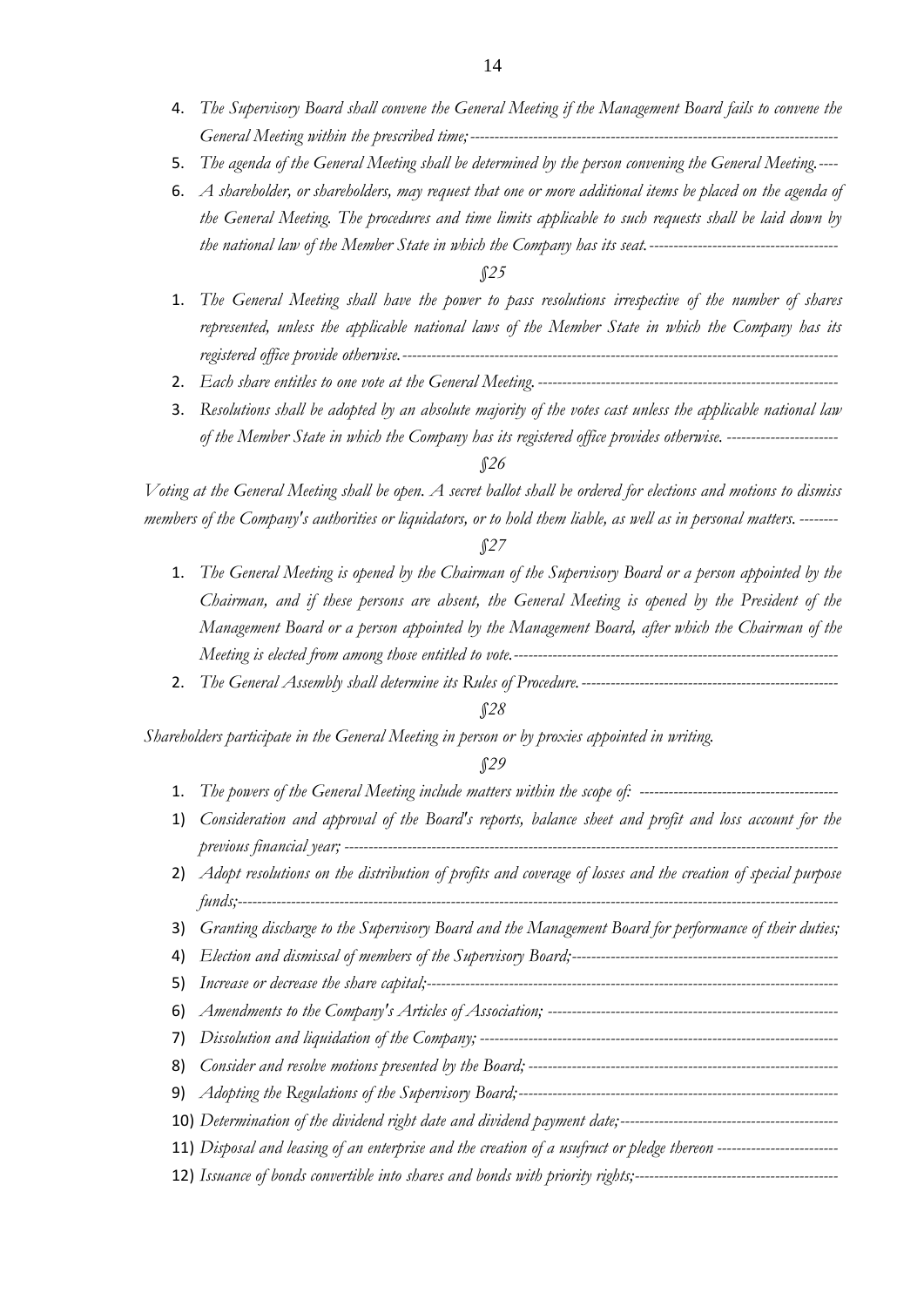|    | 2. In addition, resolutions of the General Meeting shall be required for other matters set forth in these |
|----|-----------------------------------------------------------------------------------------------------------|
|    |                                                                                                           |
|    | COMPANY ECONOMY                                                                                           |
|    | $\int$ 30                                                                                                 |
|    |                                                                                                           |
|    | J 31                                                                                                      |
|    |                                                                                                           |
|    |                                                                                                           |
| 2) |                                                                                                           |
|    |                                                                                                           |

- 4) *Dividend;-----------------------------------------------------------------------------------------------------------------------*
- 5) *Other purposes determined by resolution of the General Meeting.--------------------------------------------------*
- 2. *Other special purpose funds may be created by resolution of the General Meeting. The resolution shall specify types and manner of creation (method of financing) of such funds.----------------------------------------*
	- b) **The existing § 4 shall be deleted, the existing § 4 shall be renumbered as § 5 and given a new wording, and the following chapter title shall be added before the new wording of § 5: --------------------------------------------------------**

# *BUSINESS*

| 2) | PAC 64.99.Z Other financial service activities, except insurance and pension funds, -------------------------           |
|----|-------------------------------------------------------------------------------------------------------------------------|
| 3) | PAC 66.1 Activities auxiliary to financial services, except insurance and pension funds, -------------------            |
| 4) |                                                                                                                         |
| 5) | PKD 70.10.Z Activity of head offices and holdings, excluding financial holdings, ---------------------------            |
| 6) | PKD 70.22.Z Other business and management consulting,                                                                   |
| 7) |                                                                                                                         |
| 8) | PKD 47.41.Z Retail sale of computers, peripherals and software run in specialized stores, -----------------             |
|    |                                                                                                                         |
|    |                                                                                                                         |
|    |                                                                                                                         |
|    |                                                                                                                         |
|    |                                                                                                                         |
|    |                                                                                                                         |
|    |                                                                                                                         |
|    | 16) PAC 41.1 Implementation of construction projects related to erection of buildings, -------------------------------- |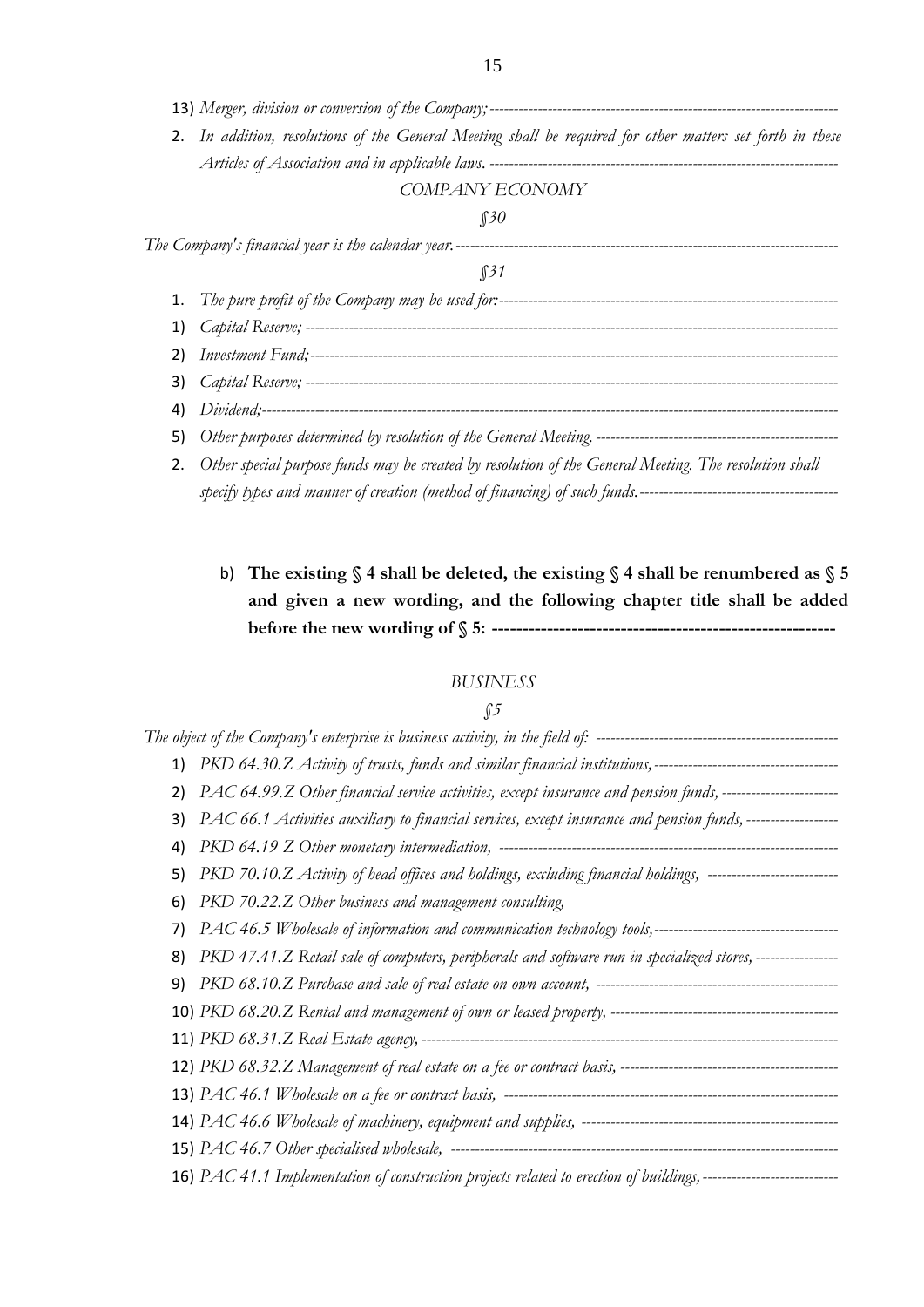| 17) PAC 41.2 Construction works related to erection of residential and non-residential buildings,------------ |
|---------------------------------------------------------------------------------------------------------------|
| 18) PKD 43.1 Demolition and site preparation for construction, -------------------                            |
| 19) PAC 43.3 Finishing construction works, -------------                                                      |
| <b>20)</b> PKD 43.9 Other specialised construction works, --                                                  |

c) **The existing § 5 is deleted, the existing § 5 is renumbered § 4 and given a new wording as follows: ----------------------------------------------------------------**

*§4*

*The duration of the Company is unlimited. ----------------------------------------------------------------------------------------*

# d) **The existing § 6 is deleted, the existing § 6 is renumbered § 8 and given a new wording as follows: ----------------------------------------------------------------**

#### *§ 8*

- 1. *The share capital may be reduced by reducing the nominal value or by cancelling some of the shares.-------*
- 2. *The Company's shares may be redeemed on the terms and conditions determined by the General Meeting when: ---------------------------------------------------------------------------------------------------------------------------*
	- a) *A share capital reduction will be enacted, -------------------------------------------------------------------------*
	- b) *The Company will acquire its own shares through the enforcement of its claims that cannot be satisfied by the shareholder's other assets.--------------------------------------------------------------------------*
- 3. *The redemption of shares shall be carried out in compliance with the provisions on the reduction of share capital or from pure profit.-------------------------------------------------------------------------------------------------*
	- e) **The existing § 8 shall be deleted, the existing § 8 shall be renumbered § 6 and given a new wording, and before the new wording of § 6 the following chapter title shall be added:------------------------------------------------------------**

# *SHARE CAPITAL, TARGET CAPITAL, REDEMPTION OF COMPANY SHARES*

- 1. *The Company's share capital amounts to EURO 6,682,783.80 (six million six hundred eighty-two thousand seven hundred eighty-three EURO 80/100) and is divided into 7,955,695 (seven million nine hundred fifty-five thousand six hundred ninety-five) bearer shares with a nominal value of EURO 0.84 (in words: eighty-four euro cents) each. ----------------------------------------------------------------------------*
- 2. *The shares listed in paragraph 1 consist of the following shares: ----------------------------------------------------*
	- a) *5,100 (in words: five hundred thousand one hundred) series "A" bearer shares with a nominal value of EUR 0.84 (in words: eighty-four euro cents) each,---------------------------------------------------*
	- b) *7,500 (in words: seven thousand five hundred) series "B" bearer shares with a nominal value of*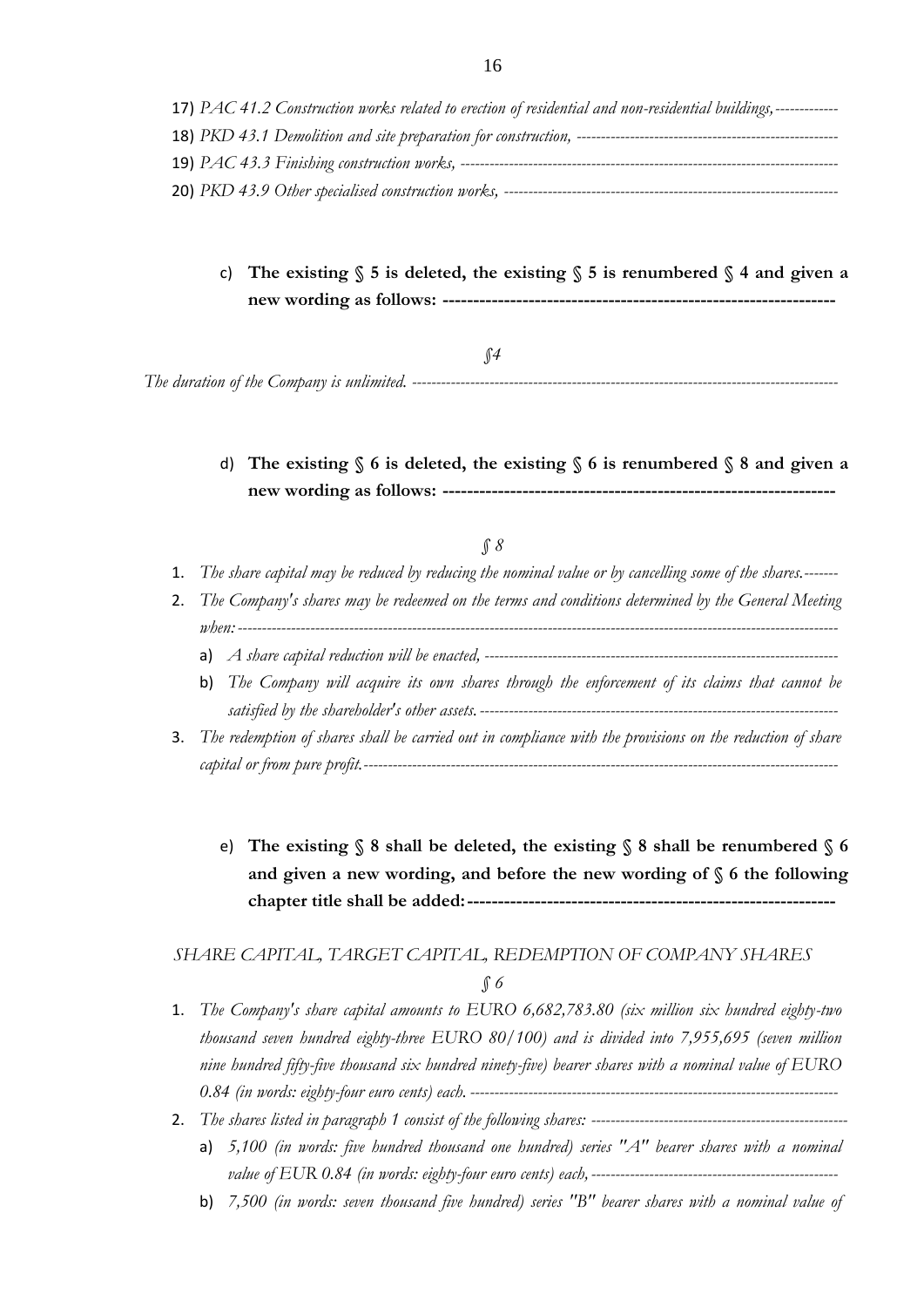| c)  | 12,500 (in words: twelve thousand five hundred) series "C" bearer shares with a nominal value of      |
|-----|-------------------------------------------------------------------------------------------------------|
|     |                                                                                                       |
| d)  | 124,900 (in words: one hundred and twenty-four thousand nine hundred) series "D" bearer shares        |
|     | with a nominal value of EUR 0.84 (in words: eighty-four euro cents) each,---------------------------- |
| e)  | 5,000 (five thousand) series "E" bearer shares with a nominal value of EUR 0.84 (in words:            |
| f)  | 29,875 (twenty nine thousand eight hundred and seventy five) series "F" bearer shares with a          |
|     |                                                                                                       |
| g)  | 4,125 (four thousand one hundred and twenty-five) series " $G$ " bearer shares with a nominal value   |
|     |                                                                                                       |
| h)  | 4,625 (four thousand six hundred and twenty-five) series "I" bearer shares with a nominal value of    |
|     |                                                                                                       |
| i)  | 46,375 (forty six thousand three hundred seventy five) series "J" bearer shares with a nominal value  |
|     |                                                                                                       |
| j)  | 460,000 (four hundred and sixty thousand) series "K" bearer shares with a nominal value of            |
|     |                                                                                                       |
| k)  | 129,358 (one hundred and twenty-nine thousand three hundred and fifty-eight) series "L" bearer        |
|     |                                                                                                       |
| I)  | 717,250 (seven hundred and seventeen thousand two hundred and fifty) Series M bearer shares with      |
|     |                                                                                                       |
|     | m) 1,223,500 (one million two hundred and twenty-three thousand five hundred) series "N" bearer       |
|     |                                                                                                       |
| n)  | 2,499,000 (two million four hundred and ninety-nine thousand) series "O" bearer shares with a         |
|     |                                                                                                       |
| o). | 250,000 (two hundred and fifty thousand) series "P" bearer shares with a nominal value of $EUR$       |
|     |                                                                                                       |
| p)  | 1,201,578 (one million two hundred and one thousand five hundred and seventy-eight) series "R"        |
|     | bearer shares with a nominal value of EUR 0.84 (in words: eighty-four euro cents) each, ------------  |

r) *1,234,010 (one million two hundred and thirty-four thousand and ten) series "S" bearer shares with a nominal value of EUR 0.84 (eighty-four euro cents) each, -------------------------------------------*

#### f) **Adds § 32, § 33, § 34, § 35, § 36 and new chapter titles to read as follows: ---**

# *§32*

*The dividend shall be paid on the date determined by the General Meeting. A resolution of the General Meeting in this respect shall also indicate the date of determination of the right to dividend.---------------------------------------- FINAL PROVISIONS*

#### *§33*

*The Company shall publish the notices required by law in accordance with the applicable provisions of the*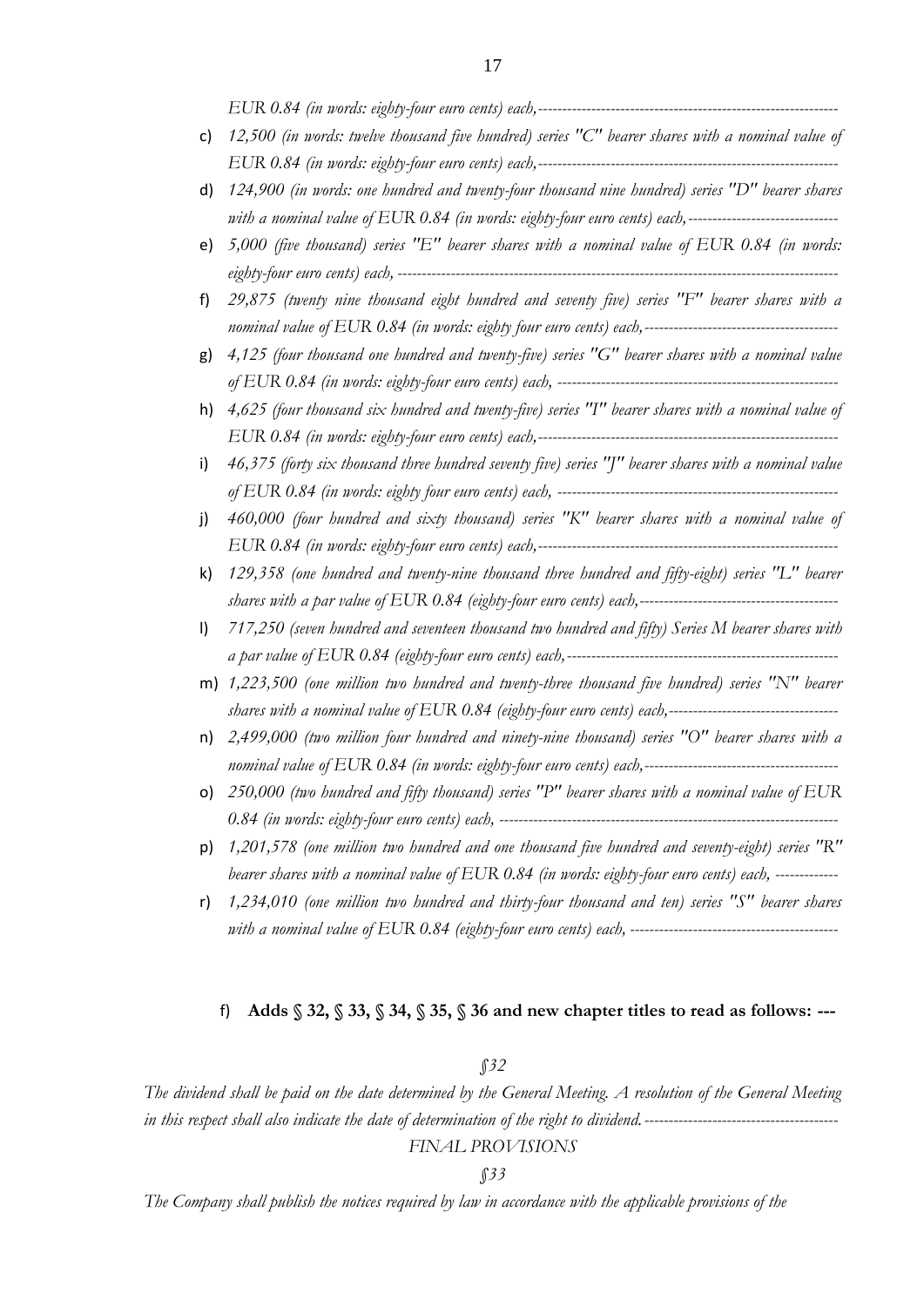*national law of the Member State in which the Company has its registered office. -----------------------------------------*

*§ 34*

*The Company shall be dissolved after being wound up in the manner prescribed by the national law of the Member State in which the Company has its registered office. -----------------------------------------------------------------*

*§ 35*

*The dissolution of the Company shall cause: --------------------------------------------------------------------------------------* a) *Resolution of the General Meeting to dissolve the Company,--------------------------------------------------------*

b) *Other reasons as provided by applicable law. ---------------------------------------------------------------------------*

*§ 36*

*To the extent not covered by these articles of association, the provisions of the national law of the Member State in*  which the Company has its registered office, resolutions of the Company's governing bodies and other normative *acts binding on the Company shall apply. ------------------------------------------------------------------------------------------*

### **§ 2**

The resolution comes into force as of the date of its adoption. -------------------------------------------

The Chairman stated that the above resolution was adopted unanimously by a voice vote. ----------------------------------------------------------------------------------------------------- The Chairman stated that the number of shares under which valid votes were cast amounts to 4.301.838, the number of votes attached to those shares amounts to 4.301.838, the percentage share of those shares in the share capital amounts to %54,07, the total percentage share in the number of votes amounts to 54.07%, in the vote the total number of valid4.301.838 votes "for" was cast, the total number of valid votes "against" was 0, the total number of valid votes "abstaining" was 0, no objections raised.-----------------------------------------------------------------------

**To agenda item 8d : ---------------------------------------------------------------------------------------** The Assembly Chair read the draft resolution:----------------------------------------------------------------

## **RESOLUTION 8**

**of the Extraordinary General Meeting of the Company CARLSON INVESTMENTS Spółka Akcyjna with its registered office in Warsaw of 20 January 2022 on the merger of CARLSON INVESTMENTS Spółka Akcyjna with its registered office in Warsaw, Poland (the Acquiring Company) with its subsidiary under the Czech law Carlson Tech Ventures Akciová společnost with its registered office in Český Těšín, the Czech Republic (the Target Company) pursuant to Art. 2 (1) (a) in connection with Art. 17 (2) (a) of Council Regulation (EC) No 2157/2001 of 8 October 2001 on the Statute for a European company (SE) (Dz.** 

**1**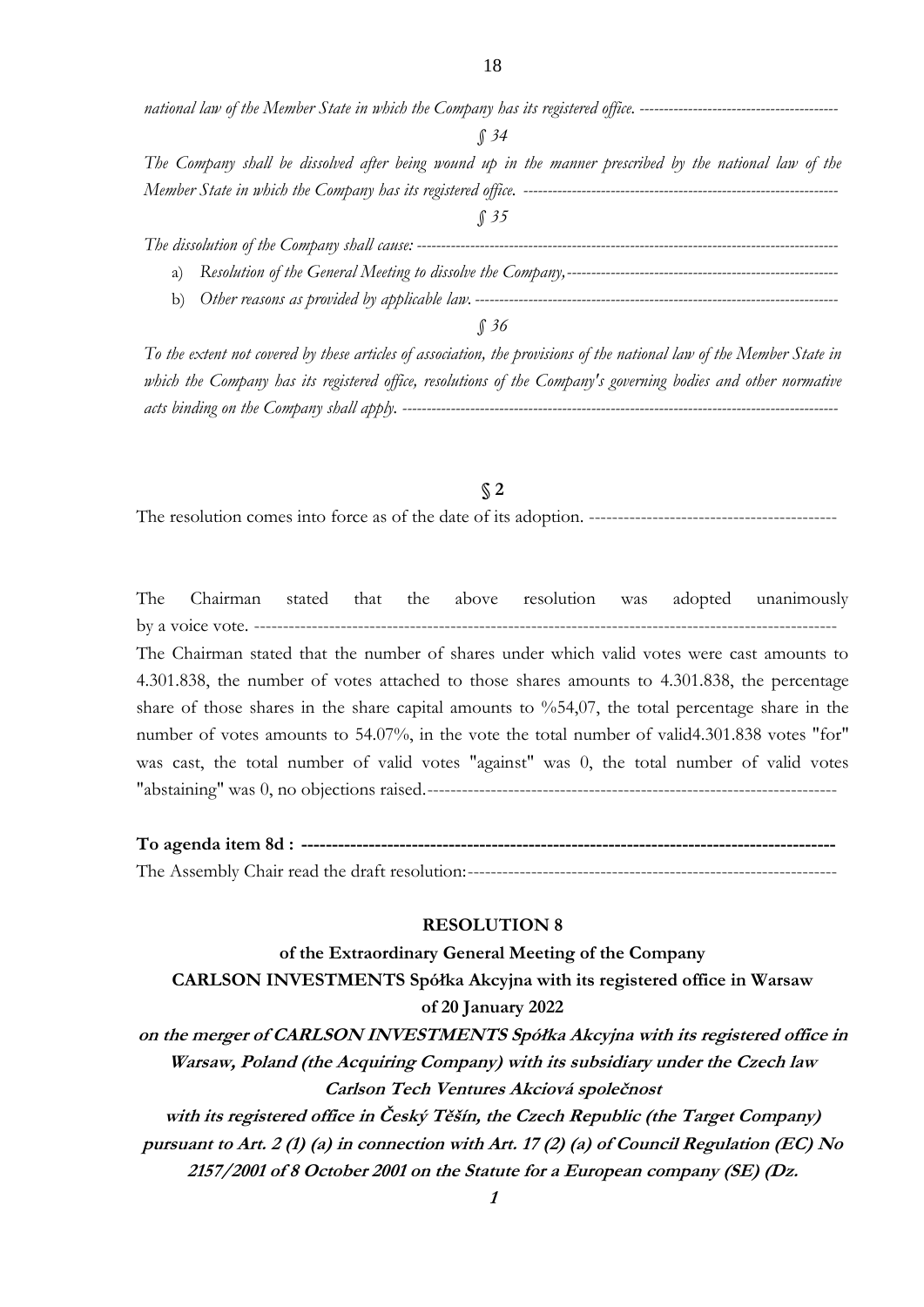# **in connection with Art. 17 (2) (a) in connection with Art. 31 of Council Regulation (EC) No 2157/2001**

# **of 8 October 2001 on the Statute for a European Company (SE) (Official Journal of the European Union L No 294, p. 1, as amended) for the purpose of adopting the legal form of a European Company (SE) by the Acquiring Company**

Pursuant to Art. 15 and Art. 18 of Council Regulation (EC) No. 2157/2001 of 8 October 2001 on the Statute of a European Company (SE) (Official Journal of the European Union L No. 294, p. 1, as amended; hereinafter referred to as the "SE Regulation"), the Extraordinary General Meeting of CARLSON INVESTMENTS Spółka Akcyjna with its registered office in Warsaw (hereinafter referred to as "CARLSON INVESTMENTS S.A.", "the Company" or "the Acquiring Company"), having examined----------------------------------------------------------------------------------------------------

1. Merger Plan, ----------------------------------------------------------------------------------------------- 2. Attachments to the Plan of Merger, ----------------------------------------------------------------- resolves as follows.-------------------------------------------------------------------------------------------------

## **§ 1**

Pursuant to Article 2 (1) in conjunction with Article 17 (2) (a) and 18 of the SE Regulation, a merger will be effected between the companies: Carlson Tech Ventures Akciová společnost with its registered office in Český Těšín (hereinafter referred to as "Carlson Tech Ventures a.s."), Hlavní třída 87/2, 737 01 Český Těšín, identification11813385 number , entered in the Business Register kept by the Regional Court in Ostrava, section B tab 11369 as the Target Company and CARLSON INVESTMENTS Spółka Akcyjna with its registered office in Warsaw at ul. Emilii Plater 49, Poland, entered in the Register of Entrepreneurs of the National Court Register under KRS 0000148769, NIP 6342463031, REGON 277556406 - as the Acquired Company, through the acquisition of the Acquired Company Carlson Tech Ventures a.s. by CARLSON INVESTMENTS S.A. as the Acquiring Company. Since all shares in the Target Company belong to the Acquiring Company, the merger will be carried out in a simplified procedure pursuant to Article 31 in conjunction with Article 22 of the SE Regulation. The merger conditions have been specified in the merger plan which has been made available on the websites of the merging Companies at https://carlsonvc.com/ and https://carlsontechvc.com/w on December 8, 2021 and in the form of ESPI Report No. 37/2021 on December 8, 2021. -----------------------------------

### **§ 2**

As a result of the merger referred to in § 1 of this Resolution, pursuant to Article 2 Section 1 in connection with Article 17 Section 2 letter a) and Article 18 and Article 29 Section 1 of Council Regulation (EC) No. 2157/2001 of 8 October 2001 on the Statute for a European Company (SE) (Official Journal of the European Union L No. 294, p. 1, as amended), CARLSON INVESTMENTS S.A., as the Acquiring Company, shall adopt the legal form of a European Company (SE).------------------------------------------------------------------------------------------------------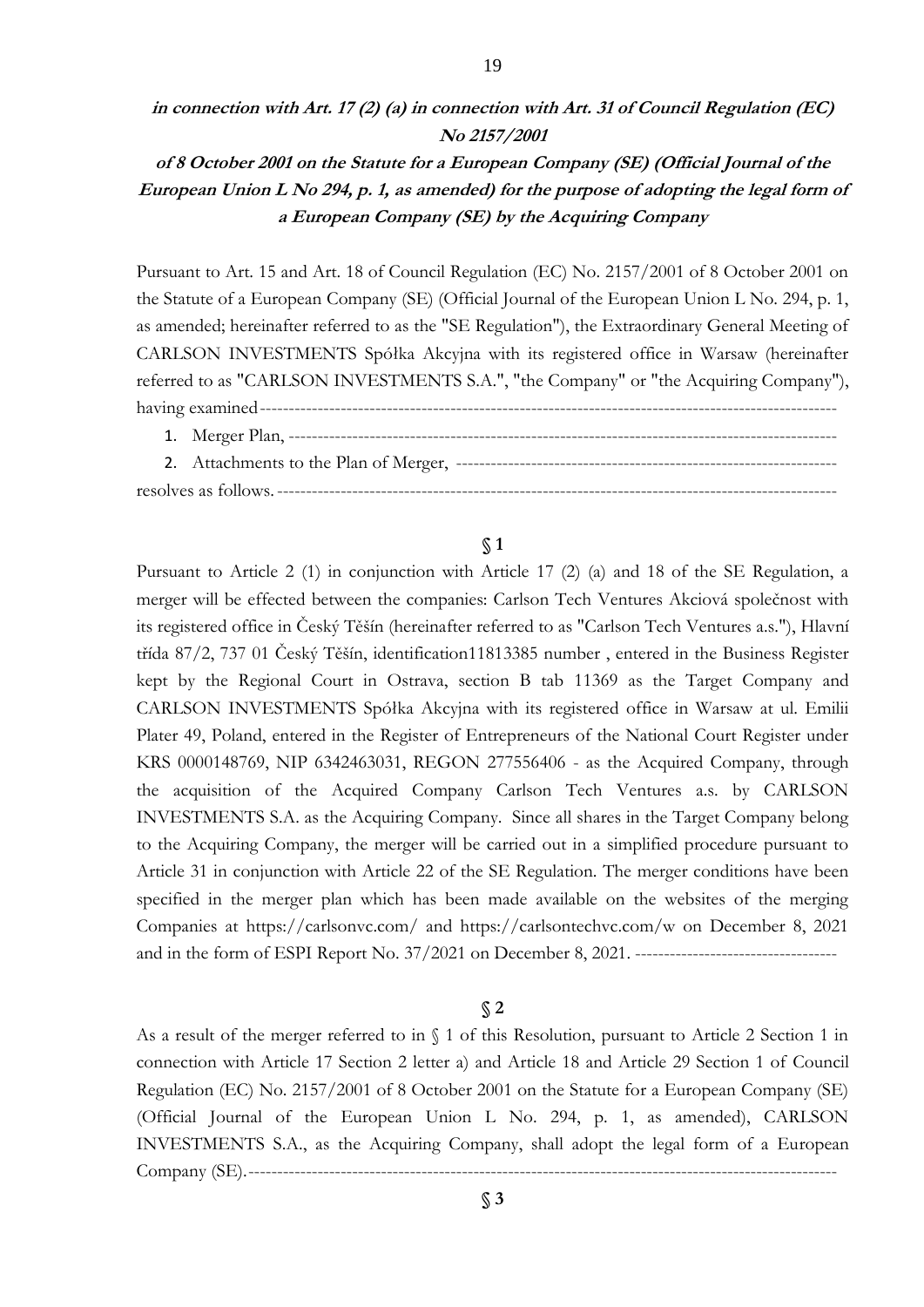The merger of the Companies shall be carried out without increasing the share capital of CARLSON INVESTMENTS S.A. as the Acquiring Company pursuant to Article 18 of the SE Regulation in view of the fact that the Acquiring Company is the owner of all shares in the Target Company. -----------------------------------------------------------------------------------------------------------

# **§ 4**

Pursuant to Article 23 of the SE Regulation, the Extraordinary General Meeting approves the plan of merger with Carlson Tech Ventures a.s., which was made available on the websites of the merging Companies at: https://carlsonvc.com/ and https://carlsontechvc.com/w on December 8, 2021 and in the form of ESPI Report No. 37/2021 on December 8, 2021. ------------------------- The merger plan is attached to these minutes. ----------------------------------------------------------------

# **§ 5**

The Extraordinary General Meeting of CARLSON INVESTMENTS S.A. in Warsaw hereby authorizes the Company's Management Board to undertake all factual and legal actions necessary to implement provisions of this resolution. -------------------------------------------------------------------

# **§ 6**

The resolution comes into force as of the date of its adoption. -------------------------------------------

The Chairman stated that the above resolution was adopted unanimously by a voice vote. ---------The Chairman stated that the number of shares under which valid votes were cast amounts to 4.301.838, the number of votes attached to those shares amounts to 4.301.838, the percentage share of those shares in the share capital amounts to %54,07, the total percentage share in the number of votes amounts to 54.07%, in the vote the total number of valid4.301.838 votes "for" was cast, the total number of valid votes "against" was 0, the total number of valid votes "abstaining" was 0, no objections raised.-------------------------------------------------------------------------

# **To agenda item 8e : ---------------------------------------------------------------------------------------** The Assembly Chair read the draft resolution:----------------------------------------------------------------

## **RESOLUTION NUMBER 9**

**of the Extraordinary General Meeting of the Company CARLSON INVESTMENTS Spółka Akcyjna with its registered office in Warsaw of 20 January 2022 on the adoption of the Statutes of the European Company**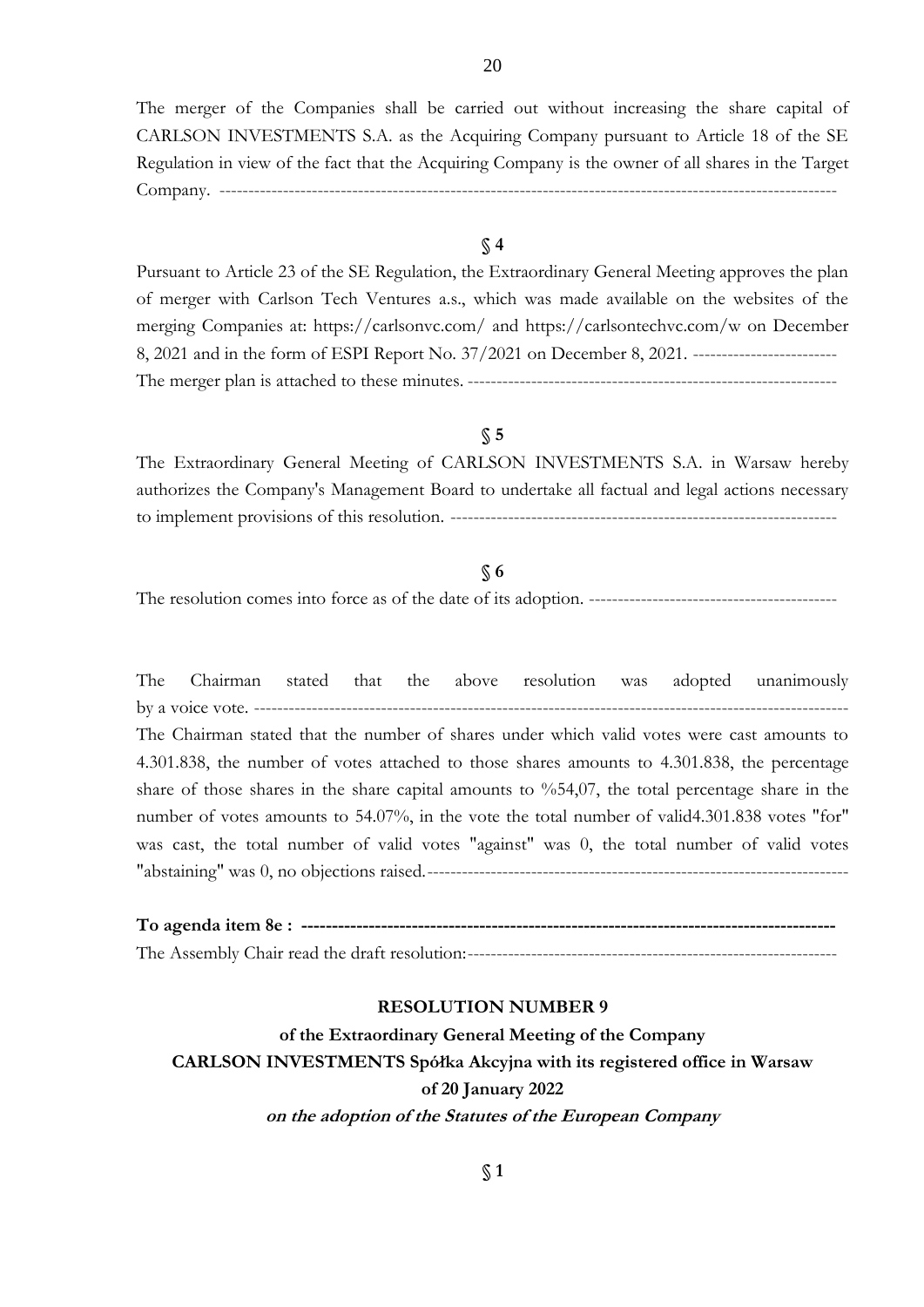The Extraordinary General Meeting of CARLSON INVESTMENTS S.A. with its registered office in Warsaw, in connection with the Resolution No. 8 of the Extraordinary General Meeting of January 20, 2022, on: on merger of CARLSON INVESTMENTS S.A. with its registered office in Warsaw, Poland (the Acquiring Company) and its Czech-law subsidiary Carlson Tech Ventures Polska Akciová Společnost with its registered office in Český Těšín, Czech Republic (the Target Company) pursuant to Art. 2 par. 1 in connection with Art. 17 (2) (a) in connection with Art. 31 of Council Regulation (EC) No 2157/2001 of 8 October 2001 on the Statute of a European Company (SE) (Official Journal of the European Communities L 294, p. 1, as amended) for the purpose of adopting the legal form of a European Company (SE) by the Acquiring Company and in connection with the content of Resolutions No. 5, 6 and 7 of the Extraordinary General Meeting of the Company dated 20 January 2022 and amendments to the Company's Articles of Association arising out of the content of those Resolutions, the Acquiring Company hereby resolves---------------------------------------------------------------------------------------------------------------

- 1) With the registration of the merger referred to in Resolution No. 8 of the Extraordinary General Meeting of January 20, 2022, pursuant to § 2 of that resolution, adopt the legal form of the European Company,----------------------------------------------------------------------
- 2) Express the Company's share capital in EURO, in accordance with the content of Article 4 of the Council Regulation (EC) No. 2157/2001 of 8 October 2001 on the Statute for a European Company (SE) (Official Journal of the EU. L No. 294, p. 1, as amended) -------
- 3) Adopt the Articles of Association of CARLSON INVESTMENTS SE with its registered office in Warsaw, with the following content:-------------------------------------------------------

# COMPANY STATUTE **CARLSON INVESTMENTS SE**

#### GENERAL PROVISIONS

#### §1

The name of the Company is CARLSON INVESTMENTS SE. ---------------------------------------

#### §2

The Company's registered seat is Warsaw (situated in the Republic of Poland). ----------------------

|  |  |  |  |  | 1. The Company operates in the Republic of Poland and abroad. |  |  |  |  |  |  |  |  |  |  |  |  |  |
|--|--|--|--|--|---------------------------------------------------------------|--|--|--|--|--|--|--|--|--|--|--|--|--|
|--|--|--|--|--|---------------------------------------------------------------|--|--|--|--|--|--|--|--|--|--|--|--|--|

- 2. The Company may establish branches, divisions, establishments, representative offices and other organizational units in Poland and abroad. --------------------------------------------
- 3. The Company may be a shareholder in other companies, including companies with foreign participation.------------------------------------------------------------------------------------
- 4. The Company may use a distinctive graphic sign.-------------------------------------------------
- 5. The Company was incorporated by way of merger pursuant to Art. 2.1 in conjunction with Art. 17.2.a) of Council Regulation (EC) No. 2157/2001 of 8 October 2001 on the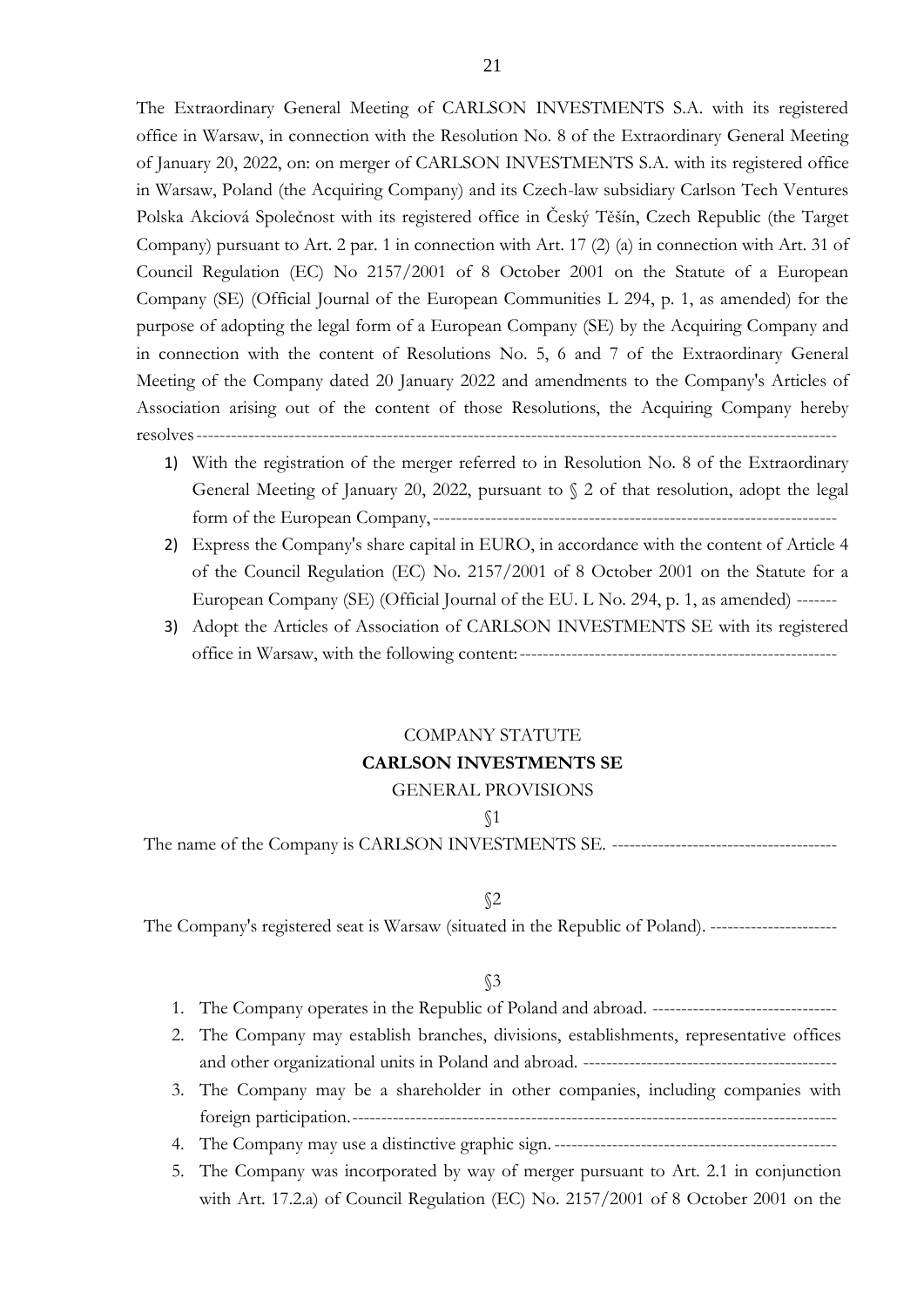Statute for a European Company (SE) (Official Journal of the European Union L No. 294, item 1) -----------------------------------------------------------------------------------------------

# §4

# The duration of the Company is unlimited. ------------------------------------------------------------------

#### **BUSINESS**

### §5

|                  | The object of the Company's enterprise is business activity, in the field of: -------------------------- |
|------------------|----------------------------------------------------------------------------------------------------------|
| 1)               | PKD 64.30.Z Activity of trusts, funds and similar financial institutions, ---------------------          |
| (2)              | PAC 64.99.Z Other financial service activities, except insurance and pension funds, ------               |
| 3)               | PAC 66.1 Activities auxiliary to financial services, except insurance and pension funds, --              |
| $\left(4\right)$ |                                                                                                          |
| 5)               | PKD 70.10.Z Activity of head offices and holdings, excluding financial holdings, --------                |
| $\left($         |                                                                                                          |
| 7)               | PAC 46.5 Wholesale of information and communication technology tools, -----------------                  |
| 8)               | PKD 47.41.Z Retail sale of computers, peripherals and software run in specialized                        |
|                  |                                                                                                          |
| 9)               | PKD 68.10.Z Purchase and sale of real estate on own account, --------------------------------            |
|                  | 10) PKD 68.20.Z Rental and management of own or leased property,                                         |
|                  |                                                                                                          |
|                  | 12) PKD 68.32.Z Management of real estate on a fee or contract basis, ----------------------------       |
|                  |                                                                                                          |
|                  | 14) PAC 46.6 Wholesale of machinery, equipment and supplies, ---------------------------------           |
|                  |                                                                                                          |
|                  | 16) PAC 41.1 Implementation of construction projects related to erection of buildings, ------            |
|                  | 17) PAC 41.2 Construction works related to erection of residential and non-residential                   |
|                  |                                                                                                          |
|                  |                                                                                                          |
|                  |                                                                                                          |
|                  |                                                                                                          |

### SHARE CAPITAL, TARGET CAPITAL, REDEMPTION OF COMPANY SHARES

- 1. The Company's share capital amounts to EURO 6,682,783.80 (six million six hundred eighty-two thousand seven hundred eighty-three EURO 80/100) and is divided into 7,955,695 (seven million nine hundred fifty-five thousand six hundred ninety-five) bearer shares with a nominal value of EURO 0.84 (in words: eighty-four euro cents) each. ------
- 2. The shares listed in paragraph 1 consist of the following shares: ------------------------------
	- a) 5,100 (in words: five hundred thousand one hundred) series "A" bearer shares with a nominal value of EUR 0.84 (in words: eighty-four euro cents) each, ---------------------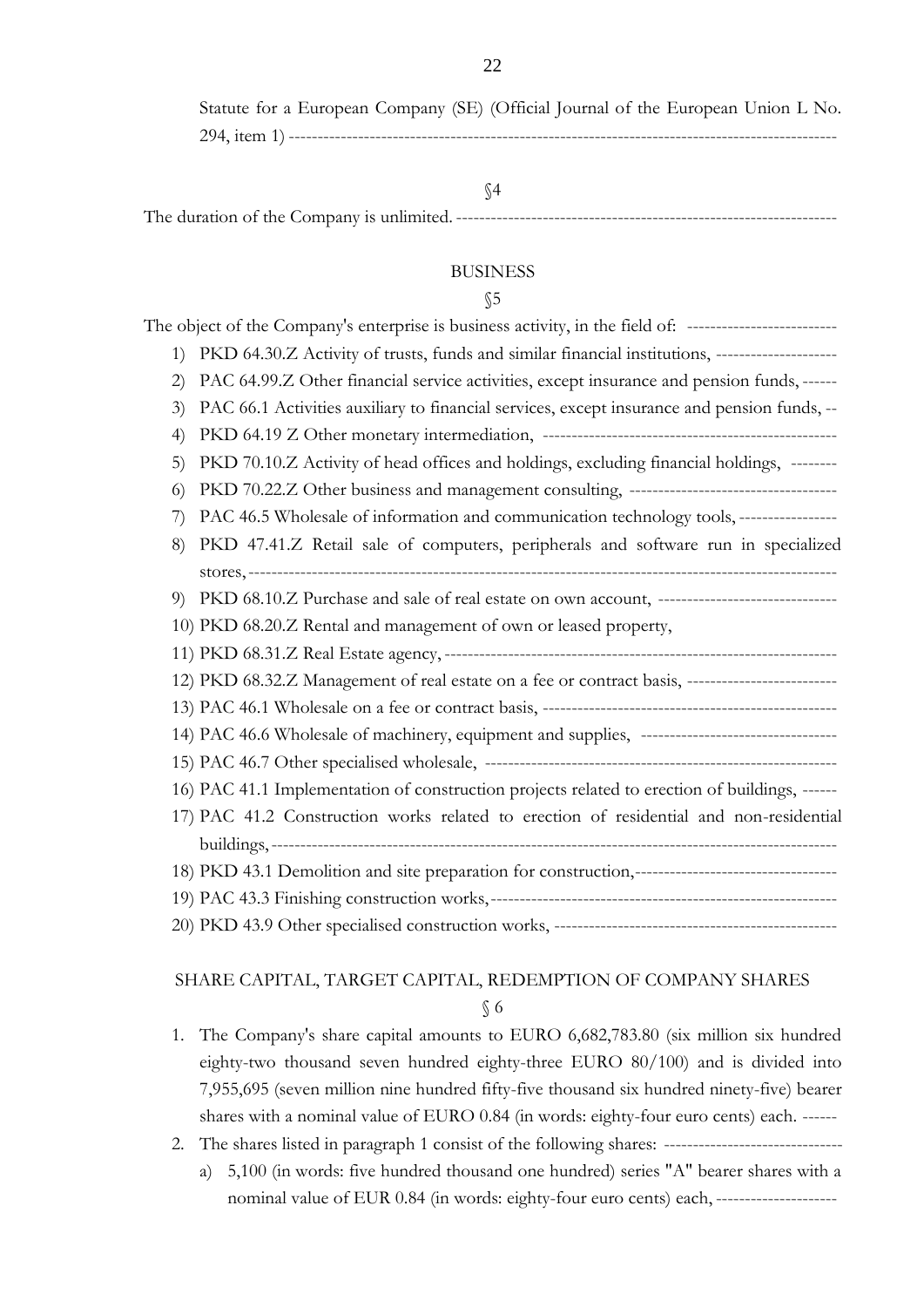- b) 7,500 (in words: seven thousand five hundred) series "B" bearer shares with a nominal value of EUR 0.84 (in words: eighty-four euro cents) each, ---------------------
- c) 12,500 (in words: twelve thousand five hundred) series "C" bearer shares with a nominal value of EUR 0.84 (in words: eighty-four euro cents) each, ---------------------
- d) 124,900 (in words: one hundred and twenty-four thousand nine hundred) series "D" bearer shares with a nominal value of EUR 0.84 (in words: eighty-four euro cents) each,---------------------------------------------------------------------------------------------------
- e) 5,000 (five thousand) series "E" bearer shares with a nominal value of EUR 0.84 (in words: eighty-four euro cents) each, ------------------------------------------------------------
- f) 29,875 (twenty nine thousand eight hundred and seventy five) series "F" bearer shares with a nominal value of EUR 0.84 (in words: eighty four euro cents) each, ----
- g) 4,125 (four thousand one hundred and twenty-five) series "G" bearer shares with a nominal value of EUR 0.84 (in words: eighty-four euro cents) each, ---------------------
- h) 4,625 (four thousand six hundred and twenty-five) series "I" bearer shares with a nominal value of EUR 0.84 (in words: eighty-four euro cents) each,
- i) 46,375 (forty six thousand three hundred seventy five) series "J" bearer shares with a nominal value of EUR 0.84 (in words: eighty four euro cents) each, ---------------------
- j) 460,000 (four hundred and sixty thousand) series "K" bearer shares with a nominal value of EUR 0.84 (in words: eighty-four euro cents) each, --------------------------------
- k) 129,358 (one hundred and twenty-nine thousand three hundred and fifty-eight) series "L" bearer shares with a par value of EUR 0.84 (eighty-four euro cents) each,---------
- l) 717,250 (seven hundred and seventeen thousand two hundred and fifty) Series M bearer shares with a par value of EUR 0.84 (eighty-four euro cents) each, --------------
- m) 1,223,500 (one million two hundred and twenty-three thousand five hundred) series "N" bearer shares with a nominal value of EUR 0.84 (eighty-four euro cents) each,--
- n) 2,499,000 (two million four hundred and ninety-nine thousand) series "O" bearer shares with a nominal value of EUR 0.84 (in words: eighty-four euro cents) each, ----
- o) 250,000 (two hundred and fifty thousand) series "P" bearer shares with a nominal value of EUR 0.84 (in words: eighty-four euro cents) each, --------------------------------
- p) 1,201,578 (one million two hundred and one thousand five hundred and seventyeight) series "R" bearer shares with a nominal value of EUR 0.84 (in words: eightyfour euro cents) each,------------------------------------------------------------------------------
- r) 1,234,010 (one million two hundred and thirty-four thousand and ten) series "S" bearer shares with a nominal value of EUR 0.84 (eighty-four euro cents) each,--------

- 1. The Company's share capital may be increased by resolution of the General Meeting of Shareholders through the issuance of new ordinary shares, both bearer and registered and preference shares, and through increasing the nominal value of shares already issued.
- 2. The increased share capital of the Company may be paid up in cash, by contribution in kind, by dividend due to the shareholder, as well as by transferring funds from a part of the supplementary or reserve capital. ----------------------------------------------------------------

<sup>§7</sup>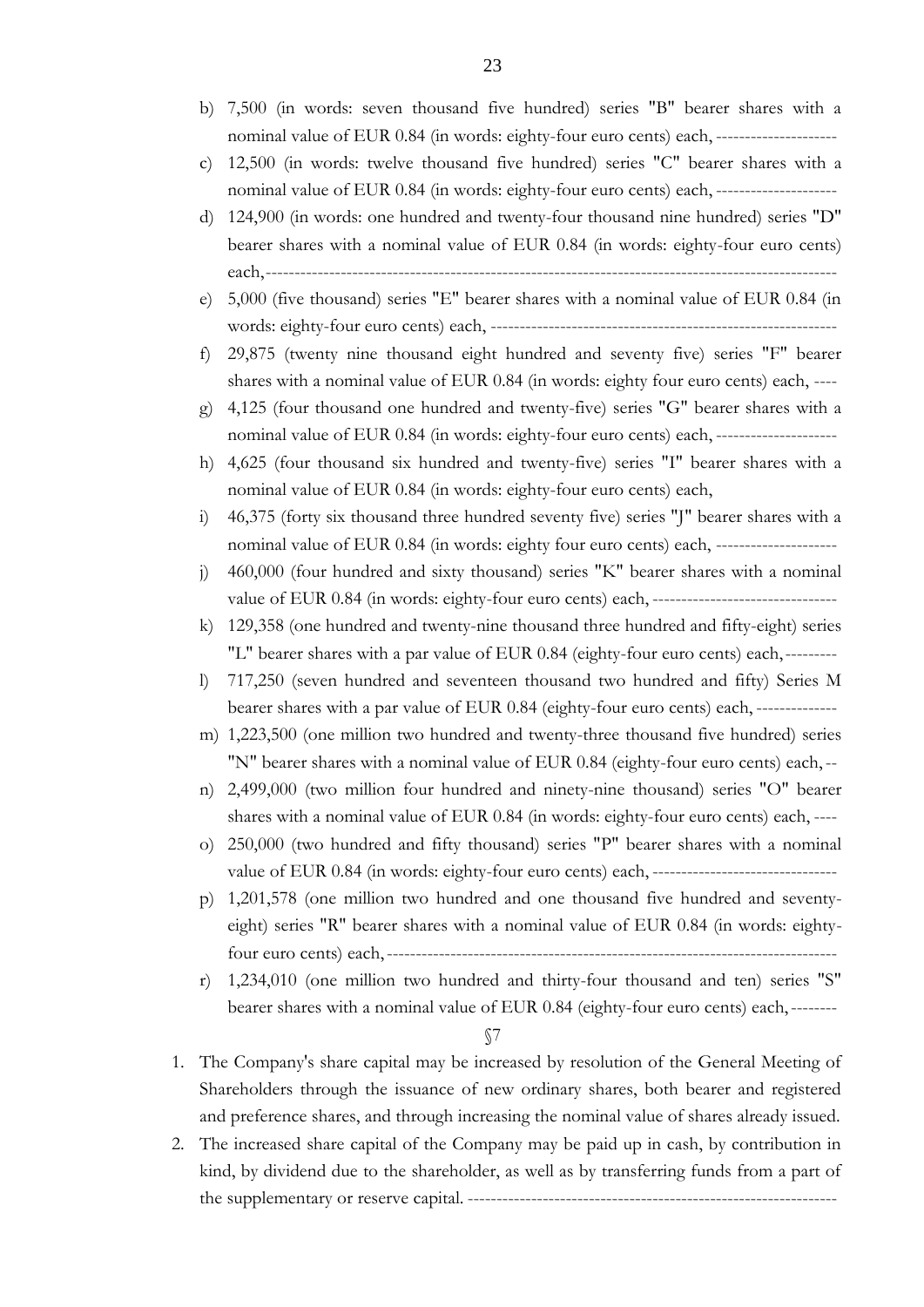3. The Company may issue bonds, including bonds convertible into shares. -------------------

#### § 8

- 1. The share capital may be reduced by reducing the nominal value or by cancelling some of the shares. ---------------------------------------------------------------------------------------------
- 2. The Company's shares may be redeemed on the terms and conditions determined by the General Meeting when:--------------------------------------------------------------------------------
	- a) A share capital reduction will be enacted,------------------------------------------------------
	- b) The Company will acquire its own shares through the enforcement of its claims that cannot be satisfied by the shareholder's other assets. ----------------------------------------
- 3. The redemption of shares shall be carried out in compliance with the provisions on the reduction of share capital or from pure profit.-----------------------------------------------------

#### THE COMPANY'S GOVERNING BODIES

#### § 9

1. The Company has adopted a dualistic system of internal structure within the meaning of Article 38 b of Council Regulation (EC) No. 2157/2001 of 8 October 2001 on the Statute for a European Company (SE) (Official Journal of the European Union L No. 294, p. 1, as amended). --------------------------------------------------------------------------------- 2. The bodies of the Company are:--------------------------------------------------------------------- a) Board of Directors (governing body); -------------------------------------------------------------- b) Supervisory Board (supervisory body); ------------------------------------------------------------- c) General Assembly. -------------------------------------------------------------------------------------- 3. No person may simultaneously be a member of the Company's Management Board and Supervisory Board. --------------------------------------------------------------------------------------

#### MANAGEMENT BOARD

- 1. The Management Board of the Company consists of one or more members. The term of office of each member of the Management Board is independent of the term of office of the other members of the Management Board and lasts three years. --------------------------
- 2. The Supervisory Board shall appoint the President of the Management Board and other members of the Management Board and specify their number. --------------------------------
- 3. The Supervisory Board may dismiss the President of the Management Board, a member of the Management Board or the entire Management Board before the end of the term of office of the Management Board.-----------------------------------------------------------------
- 4. A member of the Management Board may be reappointed once or more than once, each time for a period not exceeding three years.--------------------------------------------------------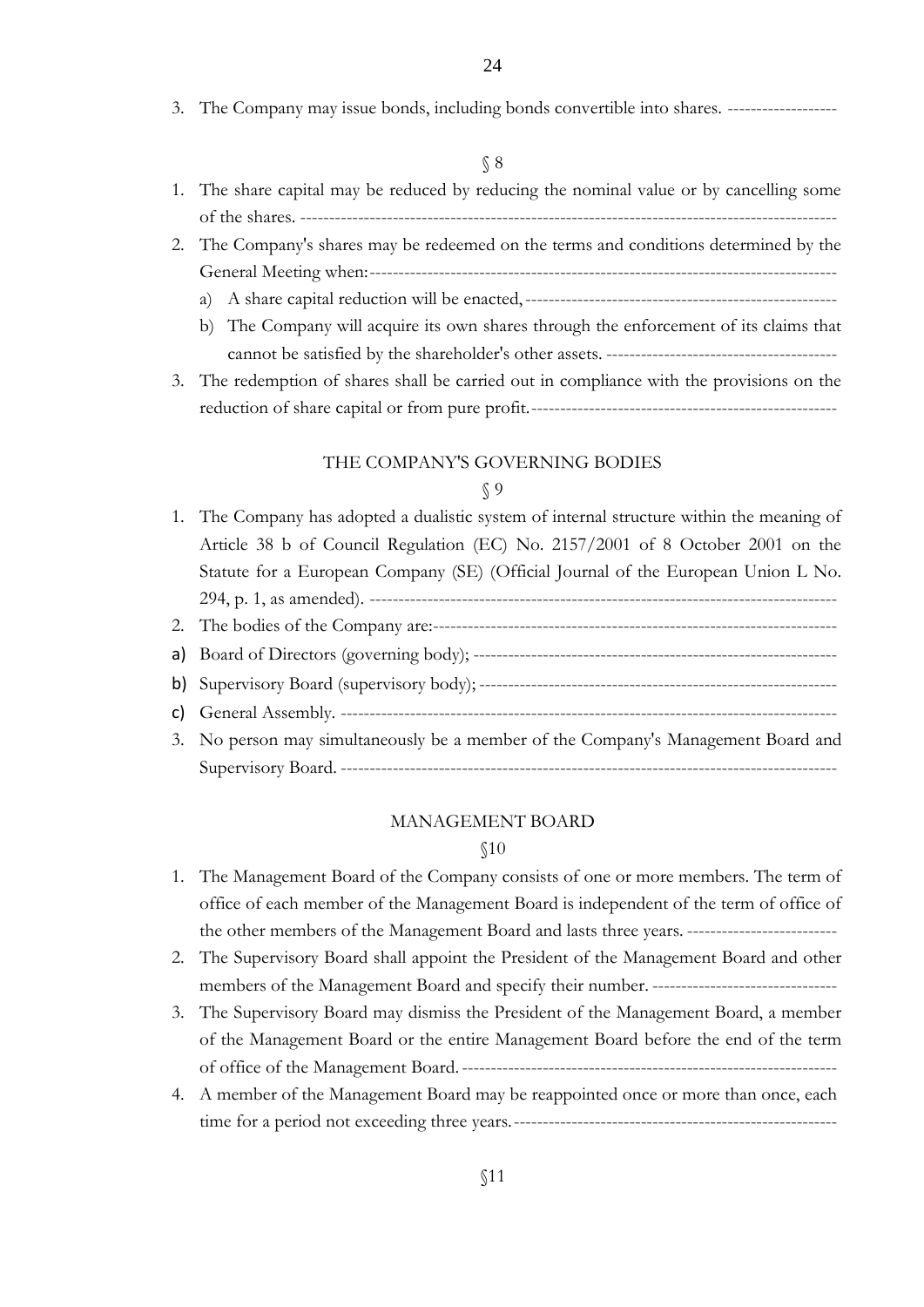- 1. The Management Board shall exercise all powers in the management of the Company, except for those reserved by law or by these Articles of Association for other corporate bodies. -----------------------------------------------------------------------------------------------------
- 2. The Management Board's procedures, as well as the matters that may be assigned to individual members of the Management Board, are set out in detail in the Management Board Bylaws. The Regulations of the Management Board shall be adopted by the Management Board of the Company and approved by the Supervisory Board. -------------
- 3. In particular, the Management Board is competent to issue bonds by the Company other than convertible bonds and bonds with priority rights. ------------------------------------------

If the Management Board consists of only one person, the President of the Management Board shall make declarations of will on behalf of the Company. If the Management Board consists of more than one person, two members of the Management Board acting together are required to make declarations of will regarding property rights and obligations of the Company and to sign documents on behalf of the Company. -----------------------------------------------------------------------

#### §13

An authorized member of the Supervisory Board enters into contracts with members of the Management Board on behalf of the Company and represents the Company in disputes with members of the Management Board. The Supervisory Board may authorize, by way of a resolution, one or more of its members to perform such legal actions.---------------------------------

#### §14

A member of the Management Board may not, during his term of office in the Company, without the consent of the Supervisory Board, engage in any competitive business or participate in a competitive company as a partner in a civil law partnership, a partnership or as a member of the authority of a joint stock company, or participate in another competitive legal person as a member of its authority. -----------------------------------------------------------------------------------------

#### §15

- 1. The Management Board shall report to the Supervisory Board at least once every three months on the conduct of the Company's affairs and the anticipated development of the SE's business. --------------------------------------------------------------------------------------------
- 2. Irrespective of the regular information referred to in  $\S$  15(1), the Management Board shall promptly inform the Supervisory Board of any matters which may significantly affect the SE's operation. ------------------------------------------------------------------------------

#### SUPERVISORY BOARD

#### §16

1. The Supervisory Board consists of at least five members. The term of office of each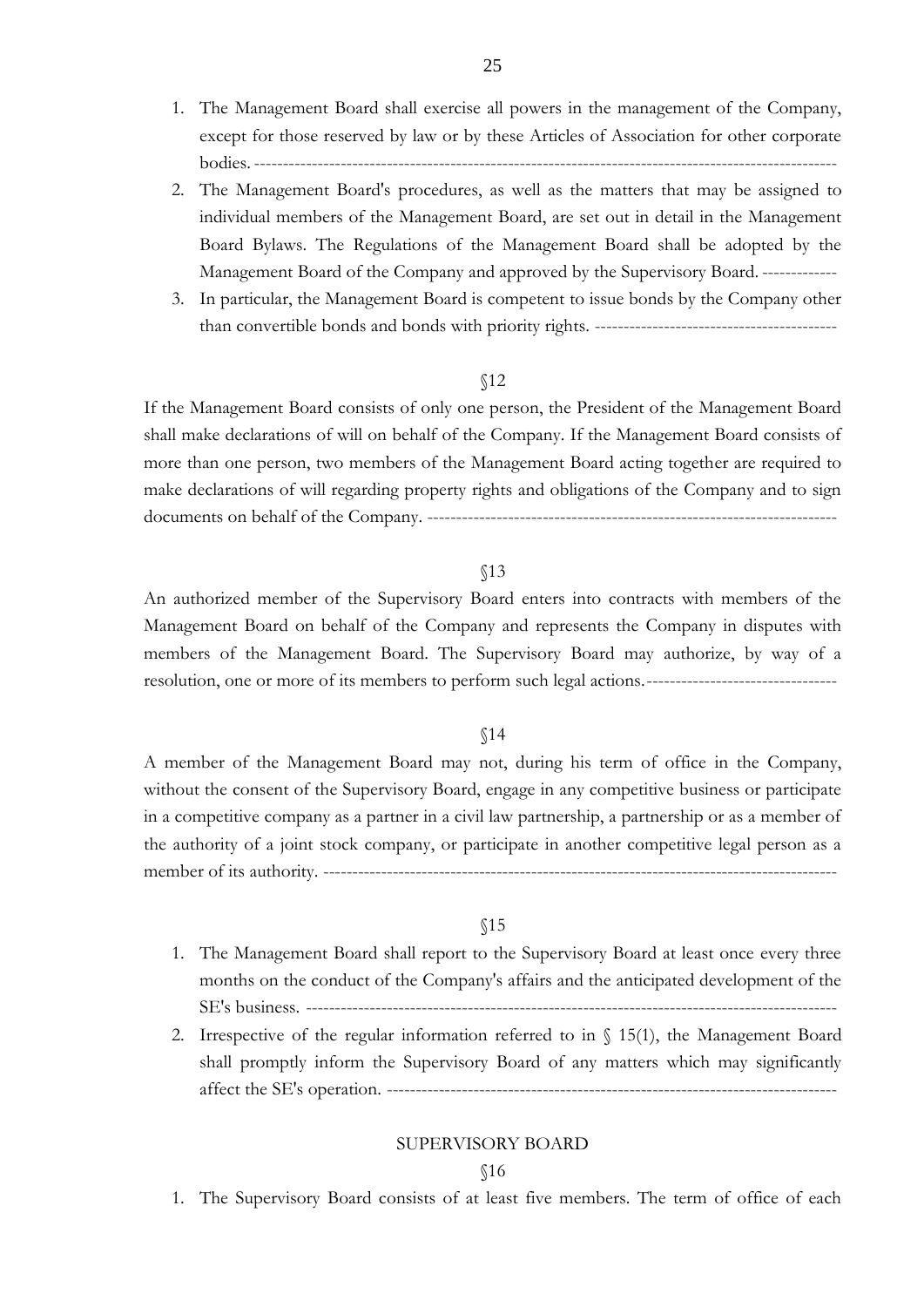member of the Supervisory Board is independent of the term of office of the other members of the Supervisory Board and lasts three years.----------------------------------------

- 2. Members of the Supervisory Board are elected and recalled by the General Meeting. -----
- 3. A member of the Supervisory Board may be reappointed once or more than once. -------
- 4. Members of the Supervisory Board shall perform their duties in person.---------------------

#### §17

- 1. The Supervisory Board shall elect a Chairman, Vice-Chairman and Secretary of the Supervisory Board from among its members. -----------------------------------------------------
- 2. The Chairman of the Supervisory Board or a person authorized by the Chairman convenes and chairs the meetings of the Supervisory Board. The Chairman of the outgoing Supervisory Board shall convene and open the first meeting of the newly elected Supervisory Board and chair it until a new Chairman is elected. ----------------------

#### §18

The Chairman of the Supervisory Board shall be obliged to convene a meeting at the request of the Company's Management Board or any Member of the Supervisory Board. The Chairman of the Supervisory Board shall convene the meeting within two weeks of receiving the request. -----

#### §19

- 1. For a resolution of the Supervisory Board to be valid, all members of the Board must be invited to the meeting and at least half of the members must be present at the meeting.--
- 2. Meetings of the Supervisory Board shall be convened by electronic mail sent at least 3 (three) days prior to the date of the meeting to the electronic mail addresses indicated in writing by members of the Supervisory Board or by means of direct remote communication.------------------------------------------------------------------------------------------
- 3. Resolutions of the Supervisory Board shall be adopted by an absolute majority of votes cast. If the vote remains inconclusive, the Chairman of the Supervisory Board shall have the casting vote.
- 4. The Supervisory Board may adopt resolutions in writing or using means of direct remote communication.------------------------------------------------------------------------------------------

#### §20

The Supervisory Board shall hold its meetings in accordance with the Rules of Procedure of the Supervisory Board adopted by the General Meeting, at least once every quarter. --------------------

- 1. The Supervisory Board exercises constant supervision over the Company's activities in all areas of its operations. ------------------------------------------------------------------------------
- 2. In addition to the matters set forth in the Act, other provisions of these Articles of Association or resolutions of the General Meeting of Shareholders, the competence of the Supervisory Board shall include------------------------------------------------------------------
- 1) Evaluate the financial statements of the Company's operations for consistency with the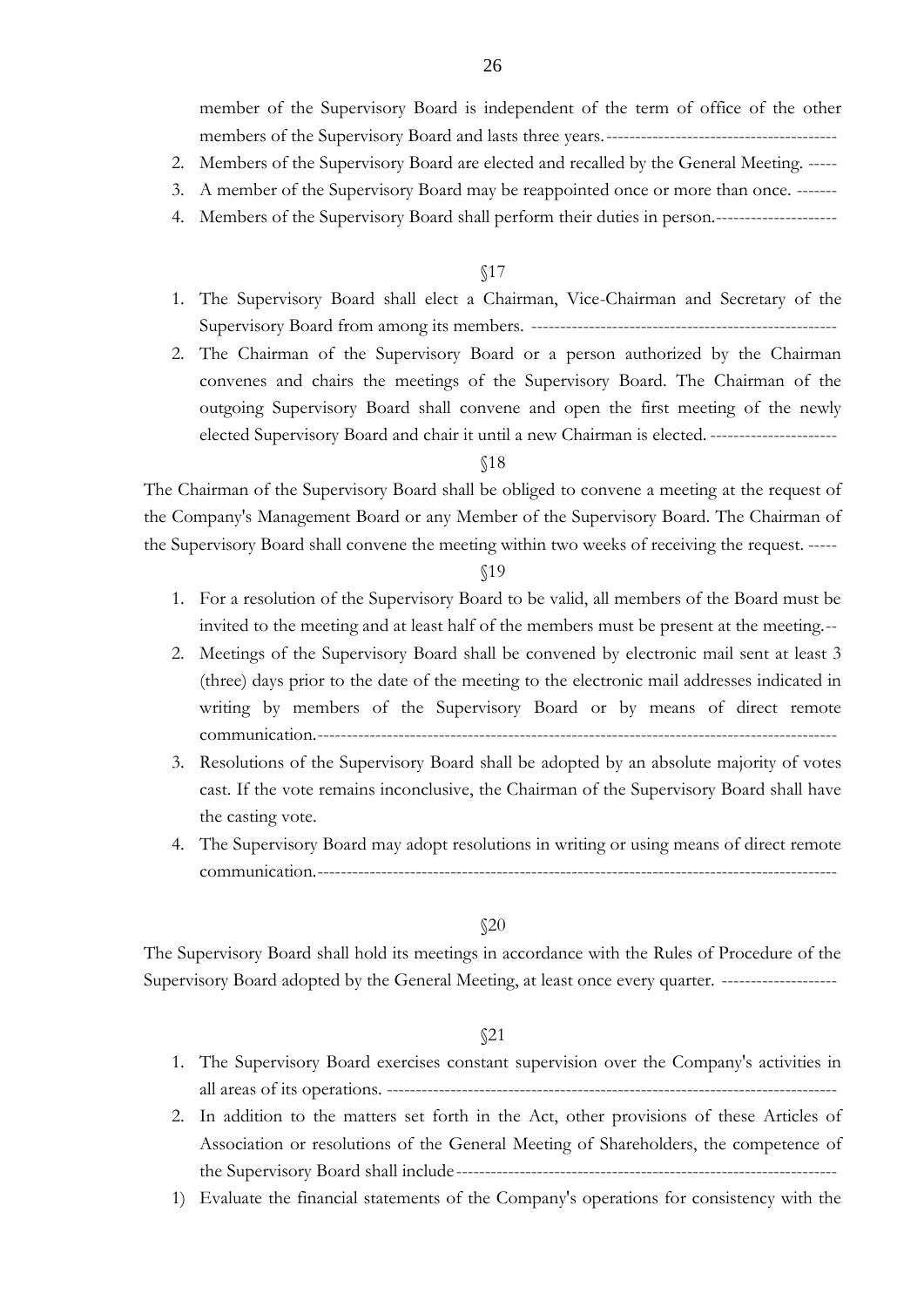books, records and facts, and ensure that they are reviewed by auditors selected by the Company; -------------------------------------------------------------------------------------------------

- 2) Evaluation and assessment of the Management Board report as well as assessment of the Management Board proposals regarding profit distribution and loss coverage; -------------
- 3) Reporting to the General Meeting on the results of the activities specified in items. 1 i 2;
- 4) To prepare and submit to the General Meeting a written report on the results of the evaluation of the Company's situation and the evaluation of its own work as a body; -----
- 5) Granting consent to the establishment of branches of the Company at home and abroad;
- 6) Passing resolutions on giving opinions on the Board's motions; -------------------------------
- 7) Appointment of Board Members;--------------------------------------------------------------------
- 8) Delegating a Member or Members of the Supervisory Board to temporarily perform the duties of the Company's Management Board in the event the entire Management Board is suspended or dismissed or the Management Board is prevented from acting for other reasons;----------------------------------------------------------------------------------------------------
- 9) Determining the principles and amounts of remuneration of the Company's Management Board Members; ------------------------------------------------------------------------
- 10) Suspension of a Member of the Management Board or the entire Management Board;---
- 11) Granting consent to purchase or sell shares and stocks in other companies and to establish a company or join associations and other organizations in cases where the value of the shares or stocks purchased or taken up exceeds EUR 250,000.00 (two hundred and fifty thousand EUR 00/100); -------------------------------------------------------------------
- 12) Granting consent to the issue of bonds, other than convertible bonds, by the Company's Management Board;
- 13) Granting consent to taking out and granting loans or credits, as well as granting collaterals with the value exceeding the amount of 250,000.00 (two hundred and fifty thousand EURO);
- 14) Granting consent to acquisition or disposal of real estate, perpetual usufruct or share in real estate, as well as establishing limited property rights on real estate; ----------------------
- 15) determining, at the request of the Management Board, the directions of the Company's development, its strategy and long-term programs of its activities; -------------------------------
- 16) To select an auditor to audit the financial statements, in accordance with applicable laws, to ensure due independence of opinion; ------------------------------------------------------------
- 17) Expressing opinions on draft resolutions of the General Meeting and materials to be presented to shareholders; -----------------------------------------------------------------------------
- 3. Remuneration of members of the Supervisory Board shall be determined by the General Meeting. ---------------------------------------------------------------------------------------------------

#### GENERAL MEETING

#### §22

The General Assembly may meet as an ordinary or extraordinary meeting. ---------------------------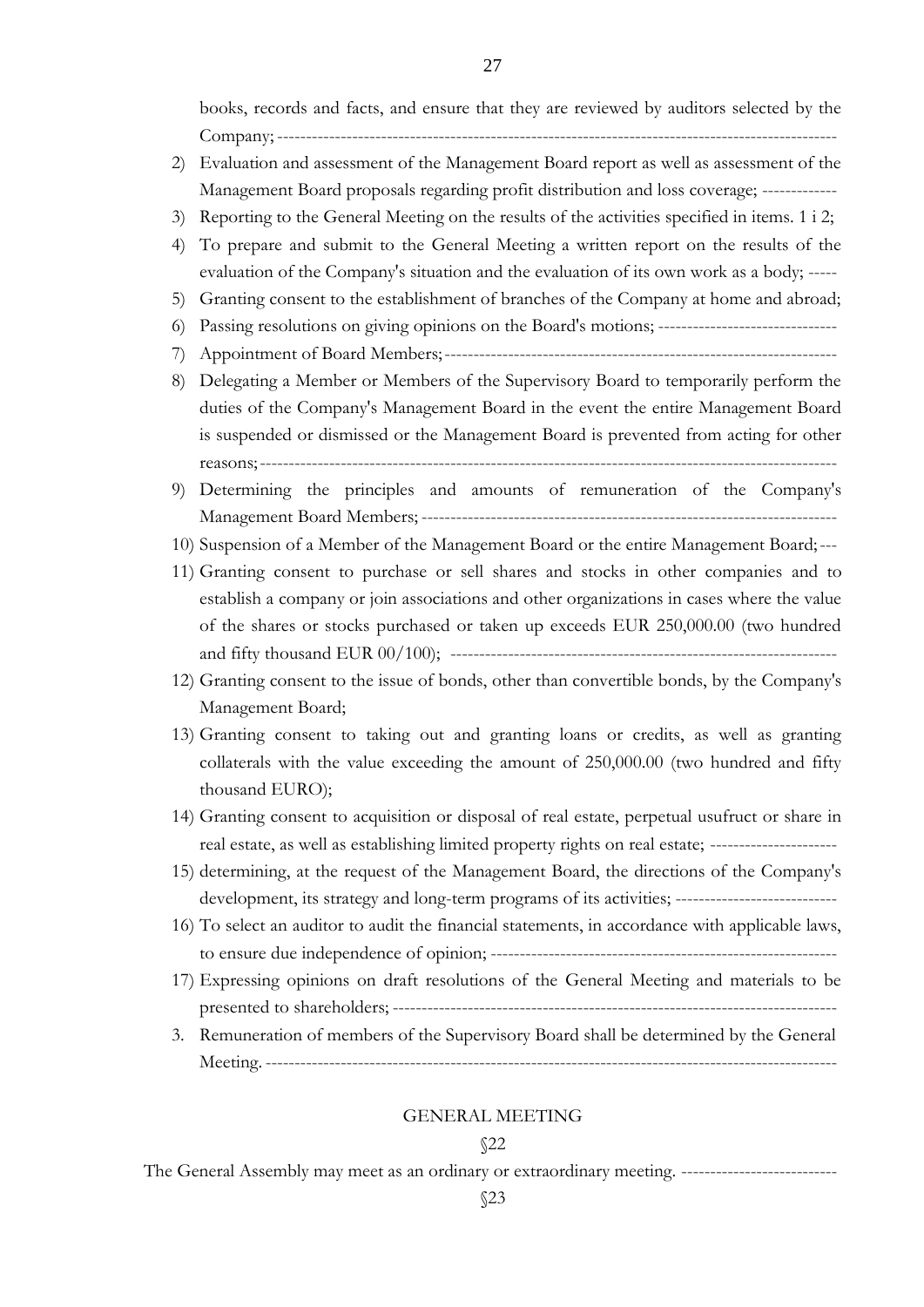General Meetings may be held at the Company's registered office.--------------------------------------

§24

- 1. The Ordinary General Meeting is convened by the Management Board within 6 months after the end of each financial year. The Supervisory Board shall convene the Ordinary General Meeting if the Management Board fails to convene it within the prescribed time limit.--------------------------------------------------------------------------------------------------------
- 2. The Extraordinary General Meeting is convened by: --------------------------------------------
- 1) Management; ---------------------------------------------------------------------------------------------
- 2) An Extraordinary General Meeting of Shareholders shall be convened by the Company's Management Board on its own initiative or at the written request of the Supervisory Board, or at the written request of shareholders representing at least 1/20 (one twentieth) of the share capital, which request must include the proposed agenda;----------
- 3. The Extraordinary General Meeting should be convened within two weeks from the date of the request;--------------------------------------------------------------------------------------------
- 4. The Supervisory Board shall convene the General Meeting if the Management Board fails to convene the General Meeting within the prescribed time;------------------------------
- 5. The agenda of the General Meeting shall be determined by the person convening the General Meeting. ----------------------------------------------------------------------------------------
- 6. A shareholder, or shareholders, may request that one or more additional items be placed on the agenda of the General Meeting. The procedures and time limits applicable to such requests shall be laid down by the national law of the Member State in which the Company has its seat.-----------------------------------------------------------------------------------

§25

- 1. The General Meeting shall have the power to pass resolutions irrespective of the number of shares represented, unless the applicable national laws of the Member State in which the Company has its registered office provide otherwise.----------------------------------------
- 2. Each share entitles to one vote at the General Meeting. -----------------------------------------
- 3. Resolutions shall be adopted by an absolute majority of the votes cast unless the applicable national law of the Member State in which the Company has its registered office provides otherwise.------------------------------------------------------------------------------

§26

Voting at the General Meeting shall be open. A secret ballot shall be ordered for elections and motions to dismiss members of the Company's authorities or liquidators, or to hold them liable, as well as in personal matters.-----------------------------------------------------------------------------------

- 1. The General Meeting is opened by the Chairman of the Supervisory Board or a person appointed by the Chairman, and if these persons are absent, the General Meeting is opened by the President of the Management Board or a person appointed by the Management Board, after which the Chairman of the Meeting is elected from among those entitled to vote.-----------------------------------------------------------------------------------
- 2. The General Assembly shall determine its Rules of Procedure. --------------------------------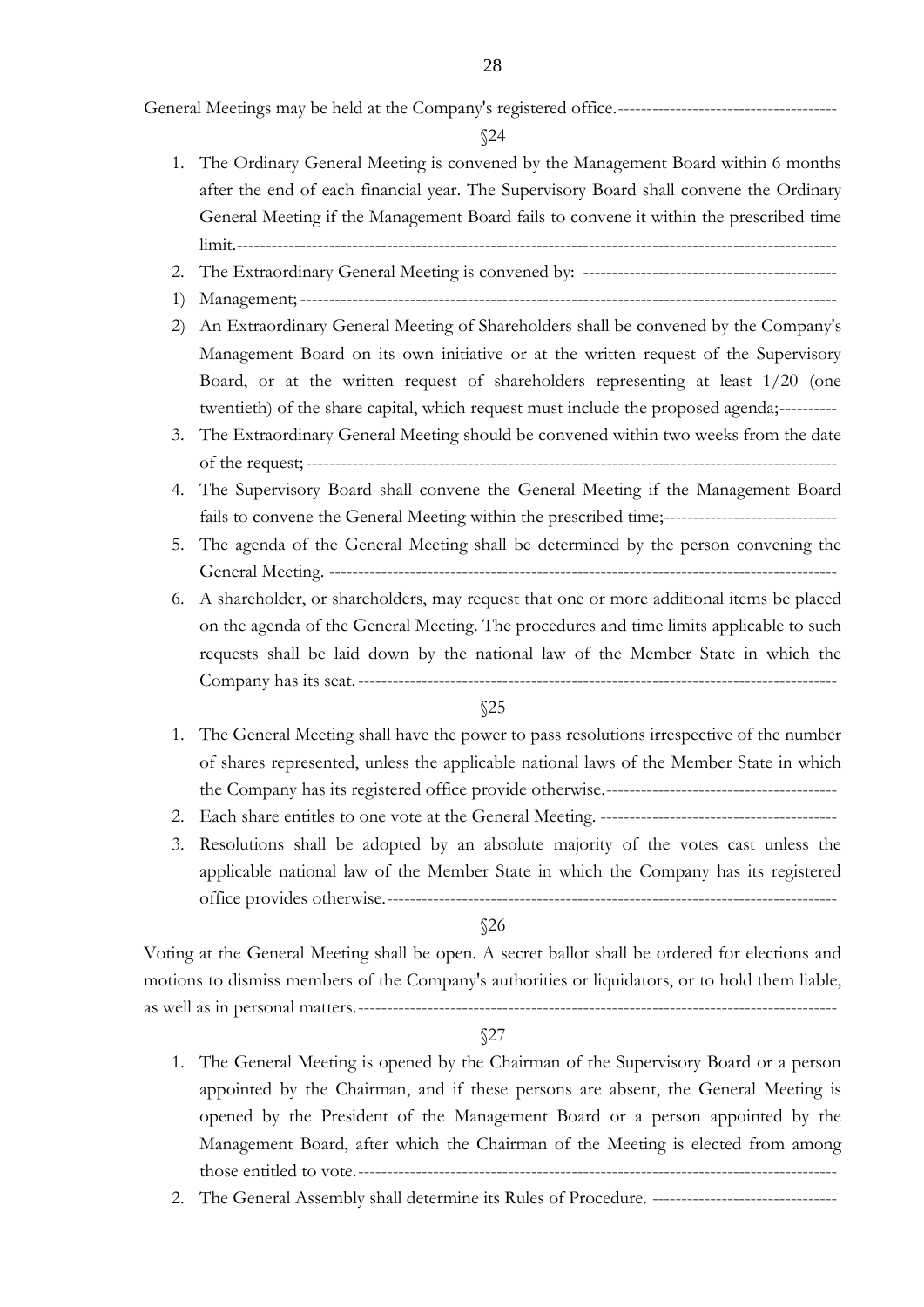29

#### §28

Shareholders participate in the General Meeting in person or by proxies appointed in writing. ---

§29

- 1. The powers of the General Meeting include matters within the scope of: -------------------
- 1) Consideration and approval of the Board's reports, balance sheet and profit and loss account for the previous financial year; -------------------------------------------------------------
- 2) Adopt resolutions on the distribution of profits and coverage of losses and the creation of special purpose funds;-------------------------------------------------------------------------------
- 3) Granting discharge to the Supervisory Board and the Management Board for performance of their duties; ---------------------------------------------------------------------------
- 4) Election and dismissal of members of the Supervisory Board; ---------------------------------
- 5) Increase or decrease the share capital; --------------------------------------------------------------- 6) Amendments to the Company's Articles of Association; ----------------------------------------
- 7) Dissolution and liquidation of the Company; ------------------------------------------------------
- 8) Consider and resolve motions presented by the Board;------------------------------------------
- 9) Adopting the Regulations of the Supervisory Board; ---------------------------------------------
- 10) Determination of the dividend right date and dividend payment date;------------------------
- 11) Sale and lease of an enterprise and the creation of a usufruct or pledge thereon ------------
- 12) Issuance of bonds convertible into shares and bonds with priority rights; -------------------
- 13) Merger, division or conversion of the Company;--------------------------------------------------
- 2. In addition, resolutions of the General Meeting shall be required for other matters set forth in these Articles of Association and in applicable laws. -----------------------------------

# COMPANY ECONOMY

# §30

The Company's financial year is the calendar year.----------------------------------------------------------

# §31

1. The pure profit of the Company may be used for:------------------------------------------------ 1) Capital Reserve;------------------------------------------------------------------------------------------ 2) Investment Fund;---------------------------------------------------------------------------------------- 3) Capital Reserve;------------------------------------------------------------------------------------------ 4) Dividend;-------------------------------------------------------------------------------------------------- 5) Other purposes determined by resolution of the General Meeting.---------------------------- 2. Other special purpose funds may be created by resolution of the General Meeting. The resolution shall specify types and manner of creation (method of financing) of such funds. ------------------------------------------------------------------------------------------------------

# §32

The dividend shall be paid on the date determined by the General Meeting. A resolution of the General Meeting in this respect shall also indicate the date of determination of the right to dividend. ---------------------

# FINAL PROVISIONS